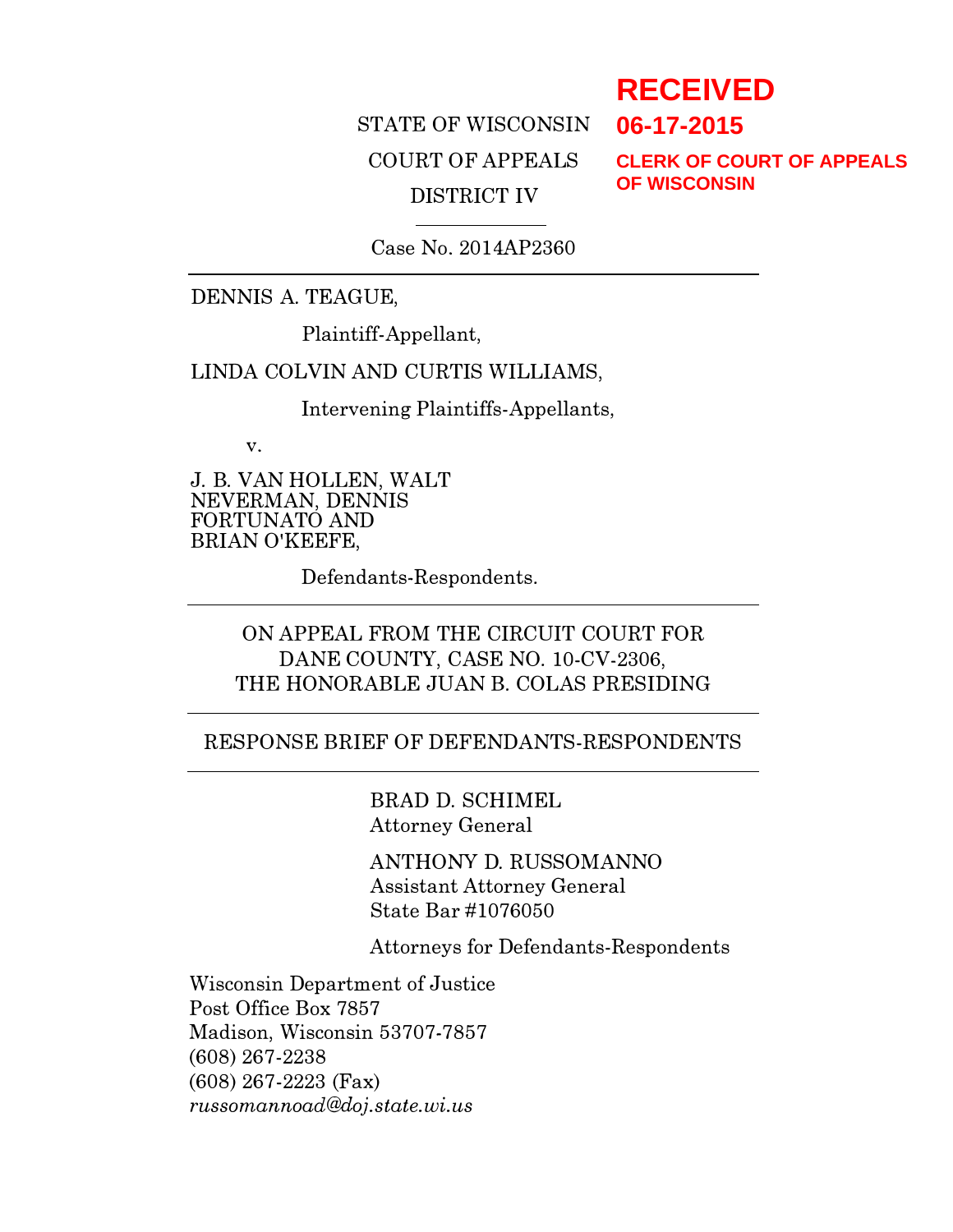# TABLE OF CONTENTS

| STATEMENT ON ORAL ARGUMENT AND                                                         |
|----------------------------------------------------------------------------------------|
|                                                                                        |
|                                                                                        |
| Disclosure of the reports does not run<br>I.                                           |
| II.<br>The criminal history report does not                                            |
| III.<br>Teague does not show an equal protection                                       |
| Teague's assertions about policy<br>A.                                                 |
| $\mathbf{B}$ .<br>Disclosure of the criminal history<br>reports does not violate equal |
| IV.<br>Teague's procedural due process challenge                                       |
| Teague does not refute the factual<br>A.                                               |
| Teague's procedural due process<br>В.<br>claim also fails for additional               |
| $V_{\cdot}$<br>Teague's substantive due process<br>argument lacks basic development 33 |
|                                                                                        |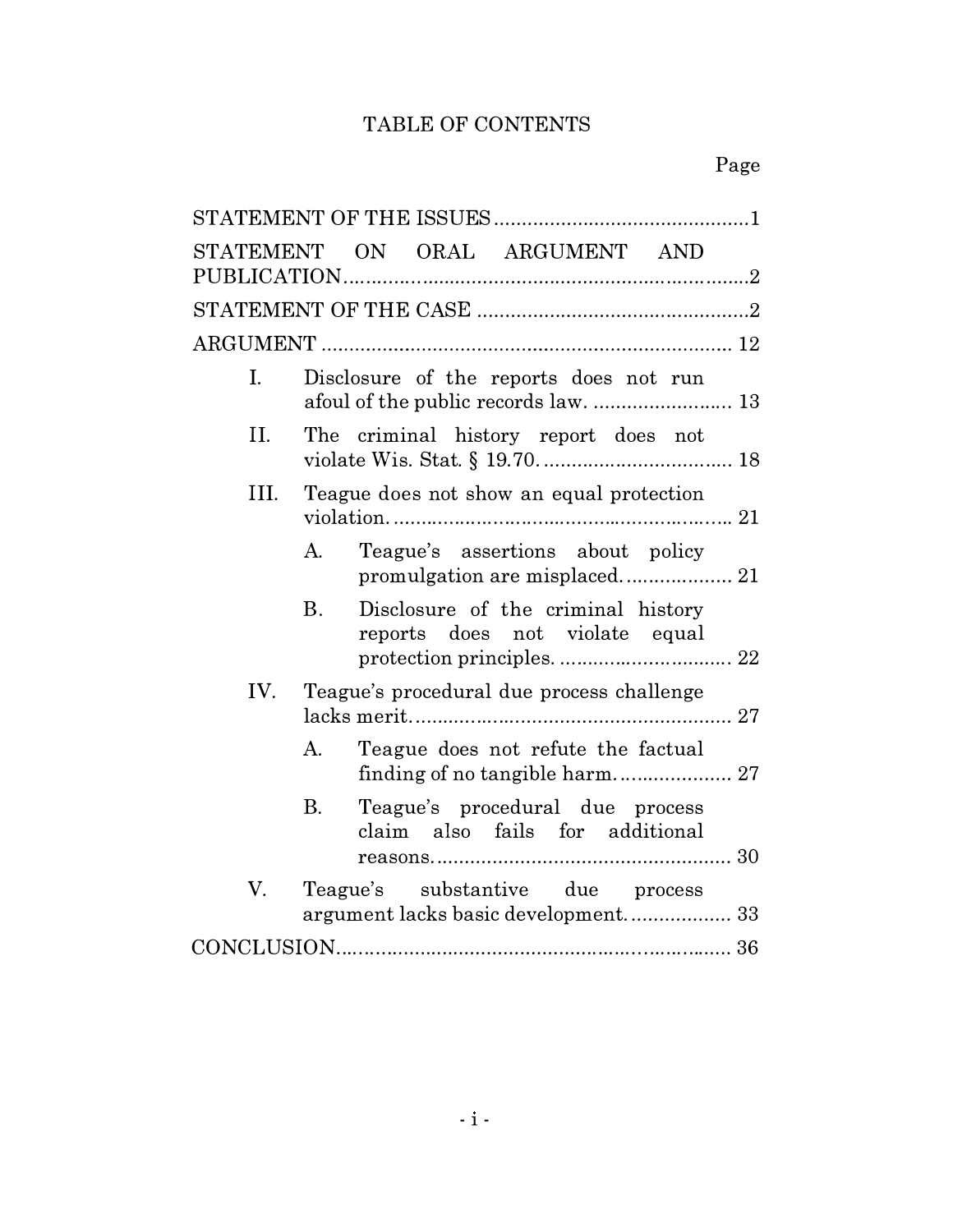Page

# TABLE OF AUTHORITIES

# **Cases**

| Abcarian v. McDonald,                                                                        |
|----------------------------------------------------------------------------------------------|
| Aicher ex rel. LaBarge v. Wis. Patients Comp. Fund,<br>2000 WI 98, 237 Wis. 2d 99,           |
| Albright v. Oliver,                                                                          |
| Christensen v. Cnty. of Boone, $IL$ ,                                                        |
| Dupuy v. Samuels,                                                                            |
| Glendennings Limestone & Ready-Mix Co. v. Reimer,<br>2006 WI App 161, 295 Wis. 2d 556,       |
| In re Commitment of Kienitz,<br>227 Wis. 2d 423, 597 N.W.2d 712 (1999) 32                    |
| In re Guardianship of Willa L.,<br>2011 WI App 160, 338 Wis. 2d 114,                         |
| John K. MacIver Inst. for Pub. Policy, Inc. v. Erpenbach,<br>2014 WI App 49, 354 Wis. 2d 61, |
| Kirby v. Siegelman,                                                                          |
| Lambert v. Hartman,                                                                          |
| Lifton v. Bd. of Educ. of City of Chicago,<br>290 F. Supp. 2d 940 (N.D. Ill. 2003)  34       |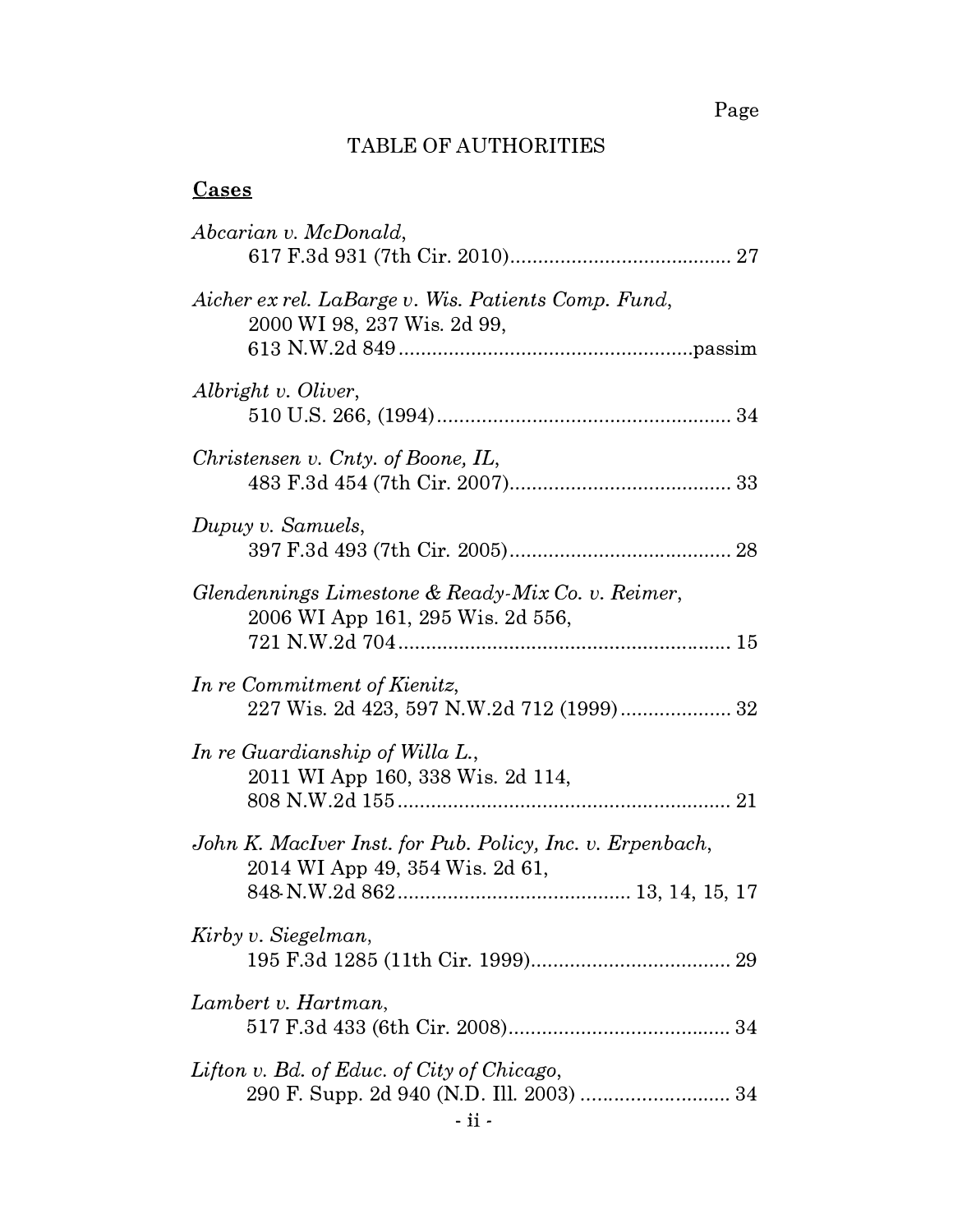# Page

| Linzmeyer v. Forcey,<br>2002 WI 84, 254 Wis. 2d 306,                                                     |
|----------------------------------------------------------------------------------------------------------|
| Mathews v. Eldridge,                                                                                     |
| Milwaukee J. Sentinel v. DOA,<br>2009 WI 79, 319 Wis. 2d 439,                                            |
| Paul v. Davis,                                                                                           |
| Phelps v. Physicians Ins. Co. of Wis.,<br>2009 WI 74, 319 Wis. 2d 1,                                     |
| Richards v. Bd. of Educ. Joint Sch. Dist. No. 1,<br>City of Sheboygan,<br>58 Wis. 2d 444, 206 N.W.2d 597 |
| State ex rel. Kalal v. Circuit Ct. for Dane Cnty.,<br>2004 WI 58, 271 Wis. 2d 633,                       |
| State v. Hazen,<br>198 Wis. 2d 554, 543 N.W.2d 503<br>30                                                 |
| State v. Pettit,<br>171 Wis. 2d 627, 492 N.W.2d 633                                                      |
| State v. Smith,<br>2010 WI 16, 323 Wis. 2d 377,                                                          |
| State v. Wood,<br>2010 WI 17, 323 Wis. 2d 321,                                                           |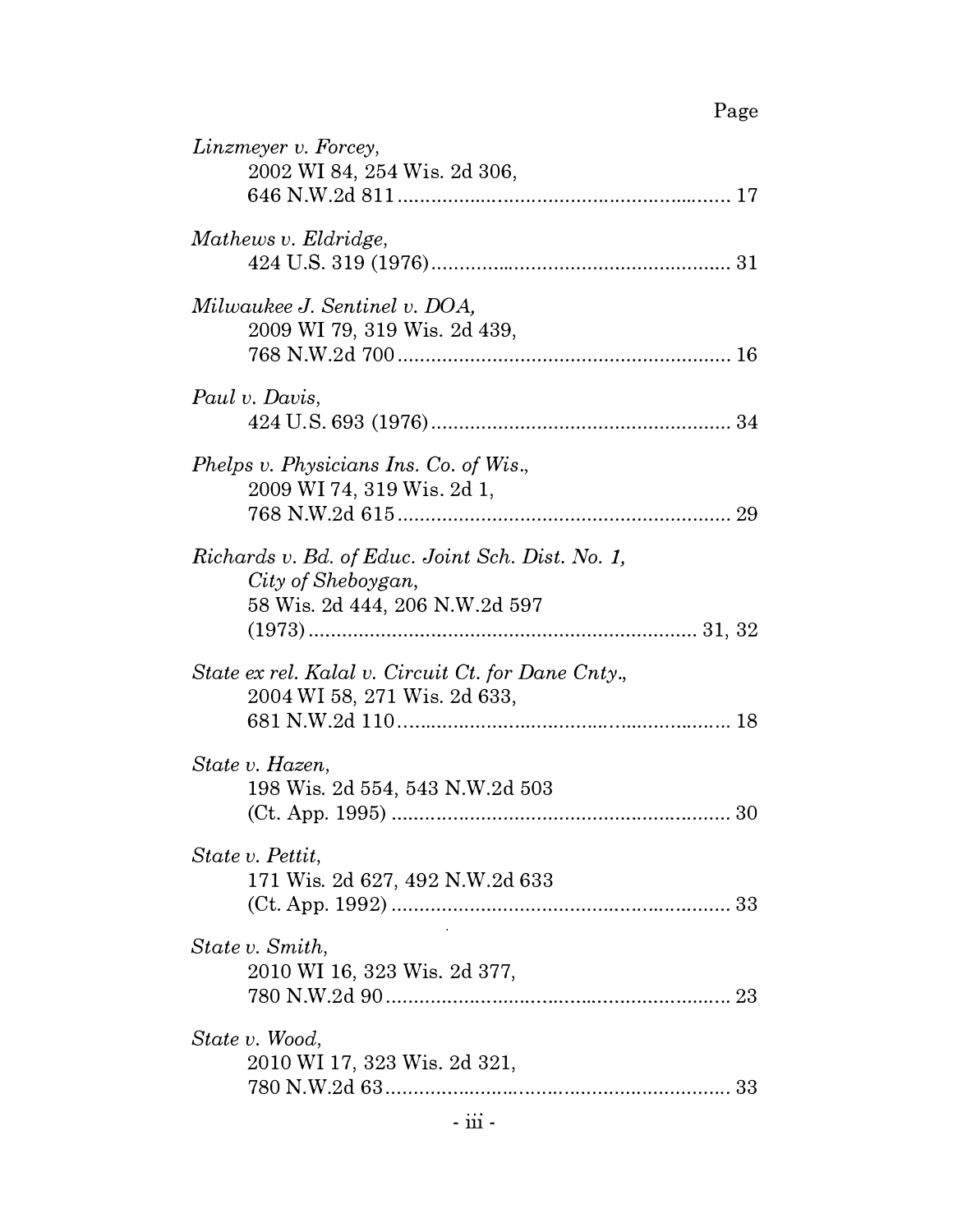| Stipetich v. Grosshans,<br>2000 WI App 100, 235 Wis. 2d 69,                                                                  |
|------------------------------------------------------------------------------------------------------------------------------|
| Taplick v. City of Madison Pers. Bd.,<br>97 Wis. 2d 162, 293 N.W.2d 173 (1980) 28                                            |
| Thorp v. Town of Lebanon,<br>2000 WI 60, 235 Wis. 2d 610, 612 N.W.2d 59<br>(citing a U.S. Supreme Court case) 22, 23, 24, 34 |
| Washington v. Glucksberg,                                                                                                    |
| Weber v. City of Cedarburg,<br>129 Wis. 2d 57, 384 N.W.2d 333 (1986) 27                                                      |
| Wis. Tel. Co. v. Dep't of Indus.<br>Labor & Human Relations,                                                                 |
| Woznicki v. Erickson,<br>202 Wis. 2d 178, 549 N.W.2d 699 (1996) 16                                                           |
| Zutz v. Nelson,                                                                                                              |
| <b>Statutes</b>                                                                                                              |
| 3                                                                                                                            |
|                                                                                                                              |
|                                                                                                                              |
|                                                                                                                              |
|                                                                                                                              |
|                                                                                                                              |
|                                                                                                                              |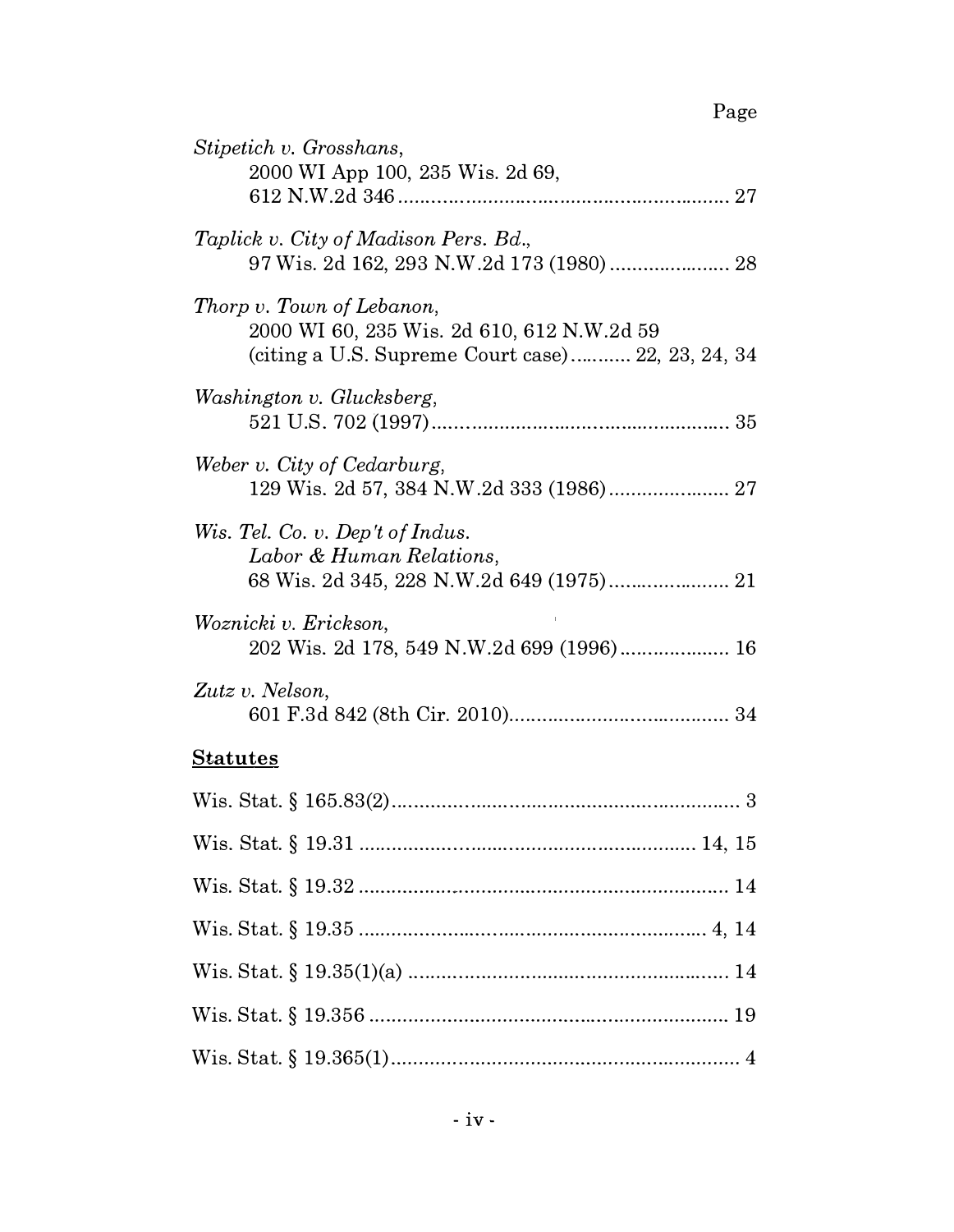|                          | Page |
|--------------------------|------|
|                          |      |
|                          |      |
|                          |      |
|                          |      |
|                          |      |
|                          |      |
|                          |      |
|                          |      |
| <b>Other Authorities</b> |      |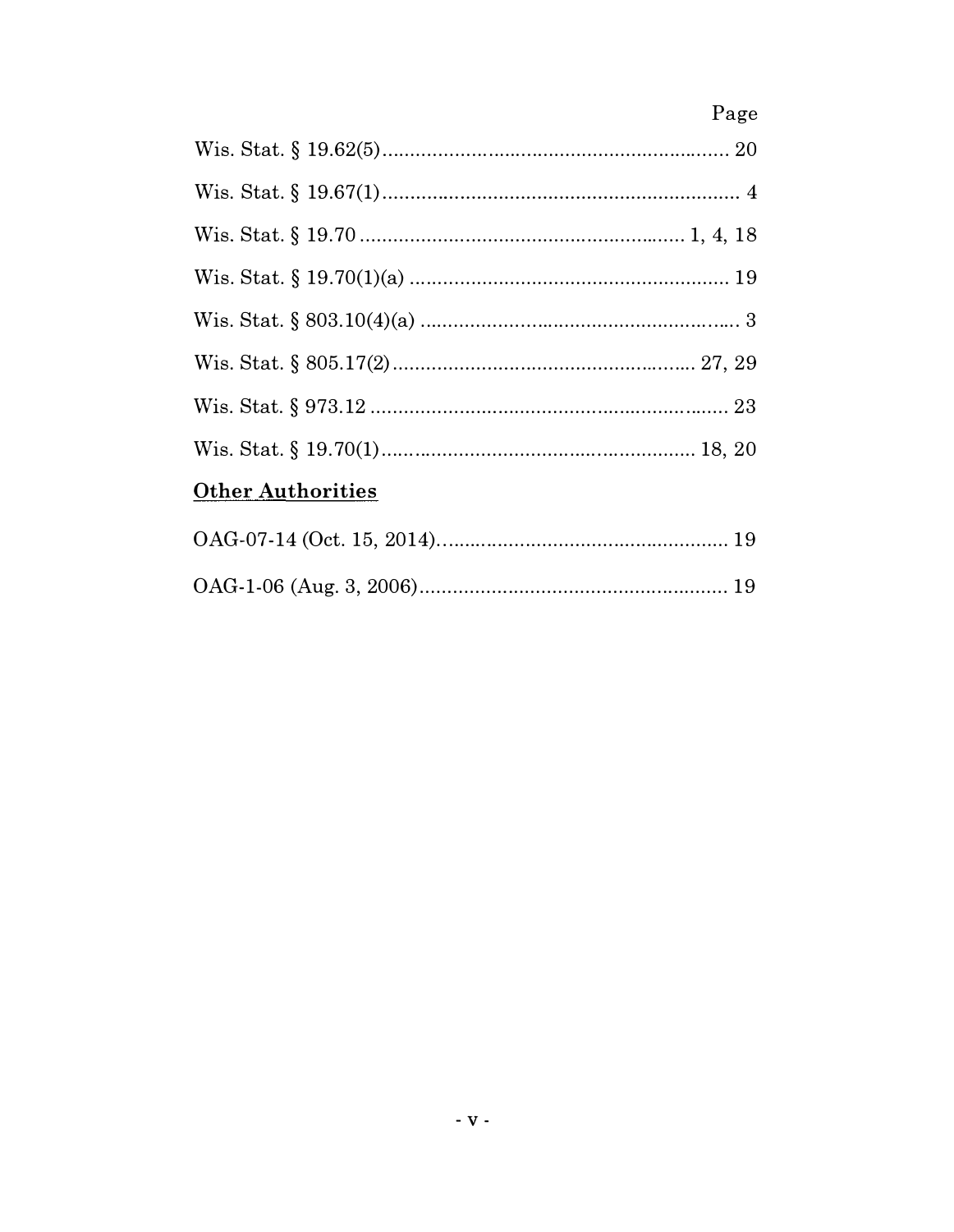#### STATEMENT OF THE ISSUES

1. The. public records law requires that an authority disclose a requested record unless the strong presumption of disclosure is overcome. Here, based on the submission of search parameters, the Wisconsin Department of Justice (DOJ) produced a criminal history report with warnings and instructions about its uses and limits. Does the public records law require that DOJ keep the report secret?

Trial court answered: no

2. Wisconsin Stat. § 19.70 provides a mechanism for correcting information in records pertaining to an individual. Here, there are no criminal history records maintained by DOJ pertaining to the appellants. Does Wis. Stat. § 19.70 require DOJ to correct a record?

Trial court answered: no

3. Equal protection prevents government actors from irrationally treating similarly situated persons differently. Here, all requests for criminal histories are subject to the same potential procedures. Histories are returned when there is a sufficiently close match, and the reports state that the histories may not be conclusive. Does DOJ violate equal protection by providing the reports?

Trial court answered: no

4. Procedural due process may protect reputations but only if the government states something improper and injurious, and only if the injury is a tangible inability to find employment. Here, DOJ produced criminal history reports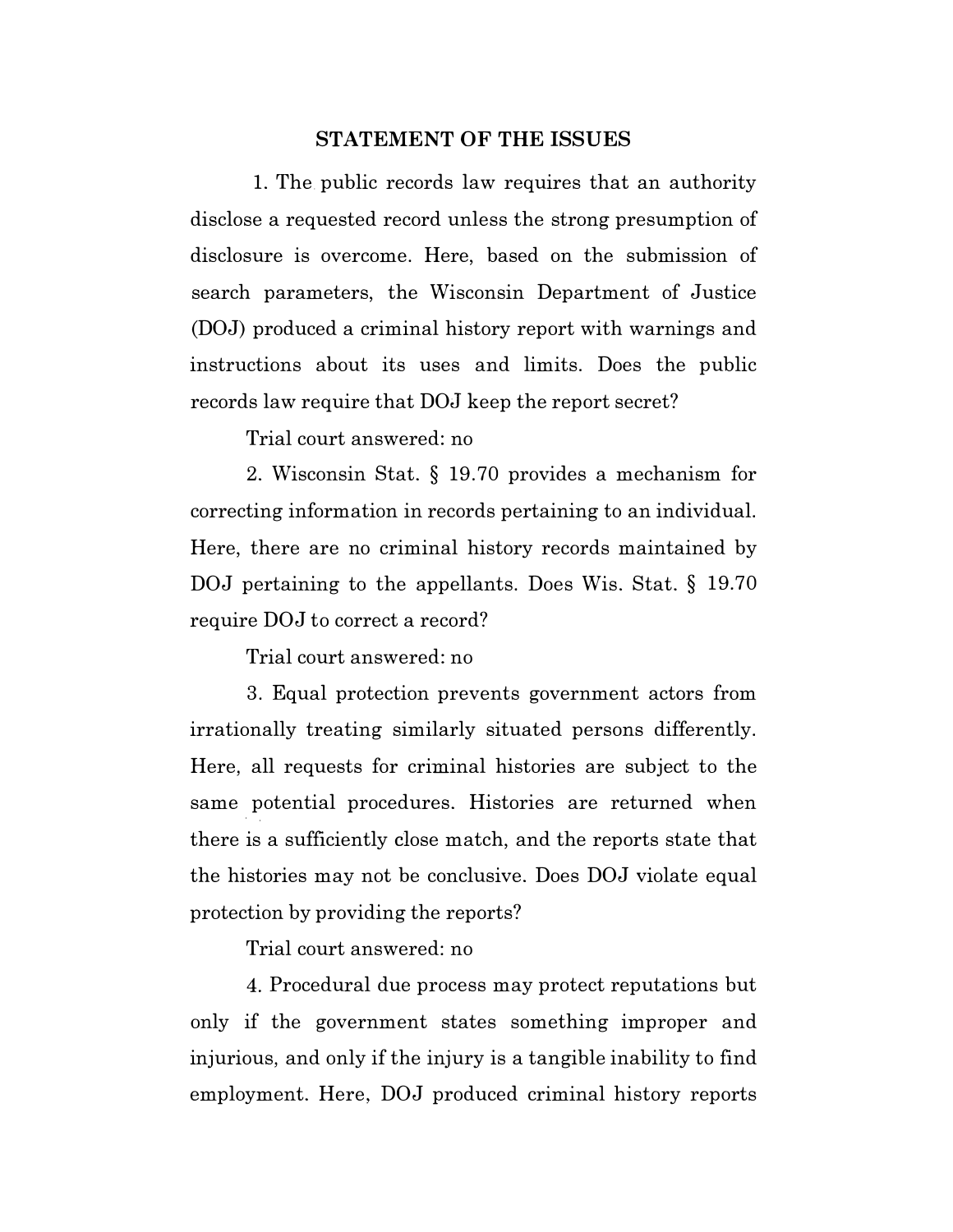that stated upfront that they may not actually correspond to the people in question, and that instructed a requester to make further inquiries. At trial, the appellants did not demonstrate tangible harm. Did DOJ violate procedural due process?

Trial court answered: no

5. Substantive due process protects limited fundamental rights against government intrusion. Teague identifies no fundamental right at issue here. Did DOJ violate substantive due process?

Trial court answered: no

## STATEMENT ON ORAL ARGUMENT AND PUBLICATION

Oral argument 1s not requested because the defendants-respondents' arguments are fully presented in this brief. Publication is not requested because the appellants' arguments may be properly rejected based on established principles and ciear laws.

# STATEMENT OF THE CASE

Dennis Antonio Teague and two intervenors<sup>1</sup> sued regarding criminal history records maintained by the Wisconsin Department of Justice. Teague named the Attorney General and certain Department of Justice

<sup>&</sup>lt;sup>1</sup> Most proceedings in this case focused on Teague, and facts specific to the intervenors do not generally matter. This brief addresses the common issues in terms of Teague.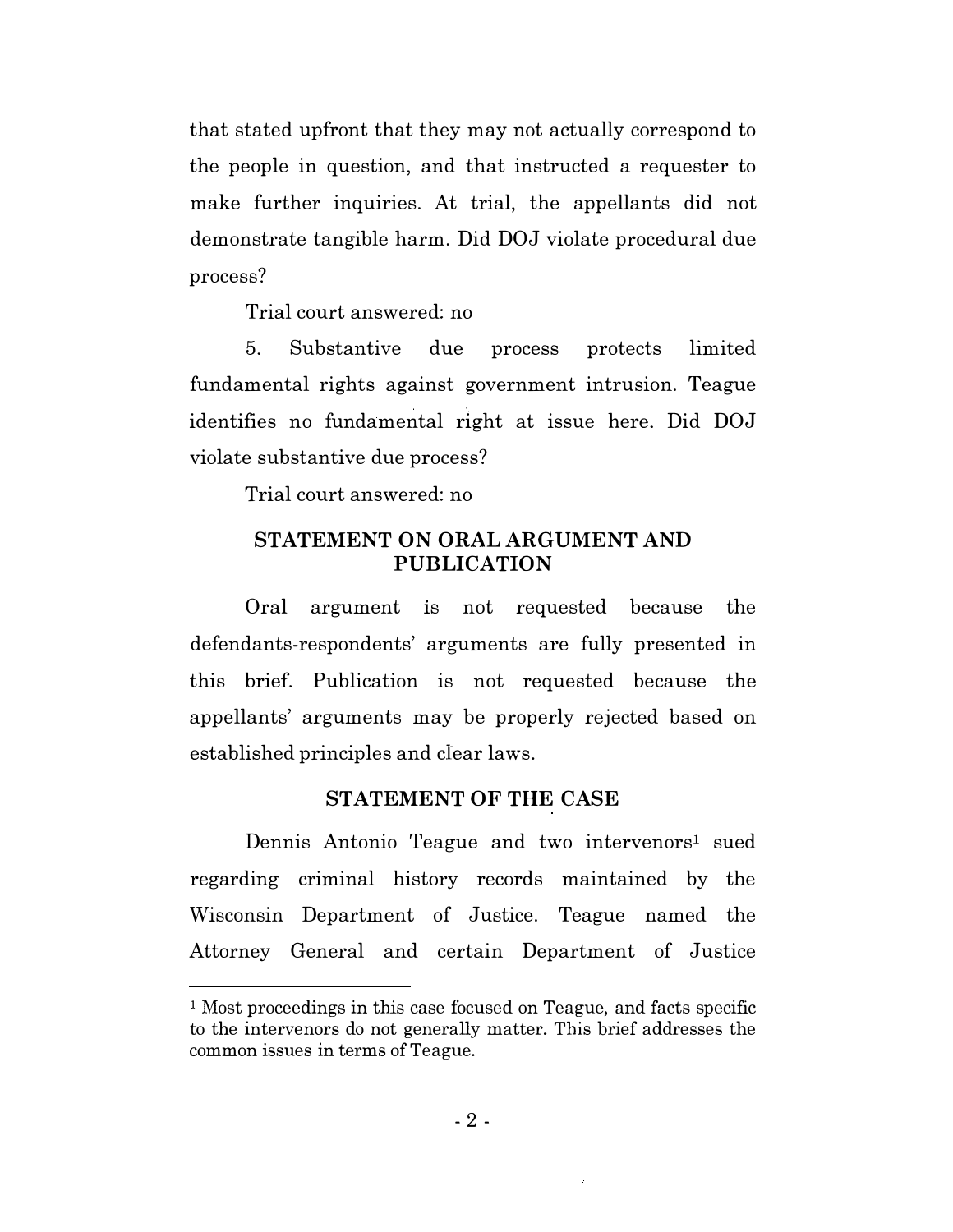administrators (collectively, DOJ) as defendants.2 DOJ maintains its criminal history database pursuant to Wis. Stat. § 165.83(2), which requires DOJ to obtain fingerprints, descriptions, photographs, and other data on persons who have been arrested for felonies and certain other offenses, and also to store information about the resulting legal actions. The database contains information concerning around 1.3 million people. (R. 109 at 1.)

The public may request searches of the database. Teague's complaint arises from the fact that someone with a criminal history, his cousin Anthony Terrell Parker, used "Dennis Antonio Teague" as an alias. (R. 52 at 3.) Parker also has a birth date listed that is similar to Teague's. (R. 52 at 3.) As a result, a search of Teague's name and birth date generates a report with Parker's name, picture, and criminal history. (R. 52 at 3.) That report also has a litany of warnings and instructions about its uses and limits. (R. 106:Ex. 30.) Teague alleges that returning Parker's report based on a search of Teague's name is illegal.

<sup>2</sup> One defendant sued in his official capacity, former attorney general J.B. Van Hollen, no longer holds that office. The successor of public officers may be automatically substituted as a party. Wis. Stat. § 803.10(4)(a). Regardless whether this Court issues a substitution order, any misnomer may be disregarded for purposes of deciding the case. Id.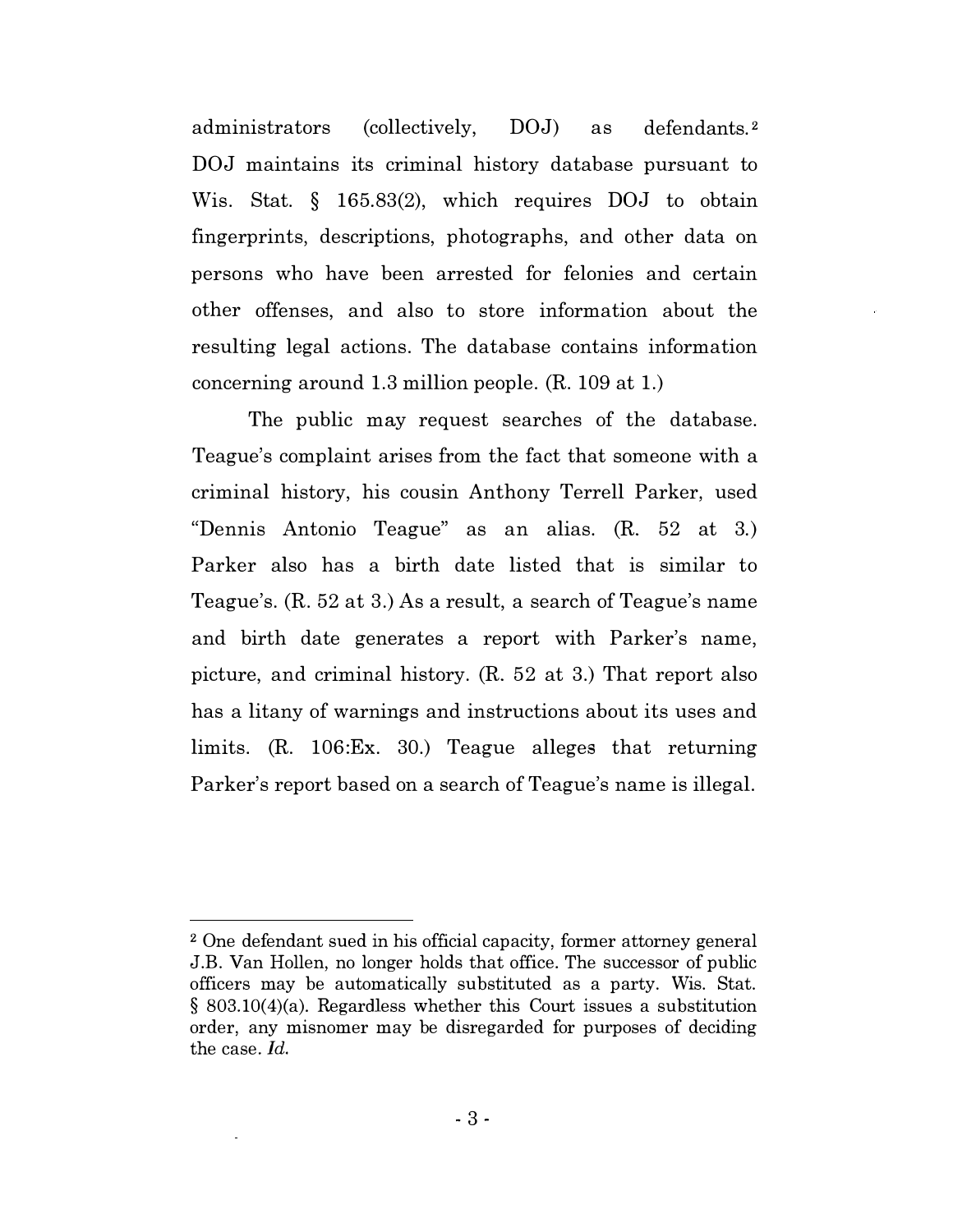#### I. Procedural background

At summary judgment, the circuit court dismissed four of Teague's claims:

- Violation of Wis. Stat. § 19.67(1), regarding data collection
- Violation of Wis. Stat. § 19.35, regarding the public records law's balancing test
- Violation of former Wis. Stat. § 19.365(1), now Wis. Stat. § 19.70, regarding personal information practices

 $\hat{\mathbf{r}}_i$ 

• Equal protection

And the court allowed two claims to proceed:

- Procedural due process
- Substantive due process

(R. 52.) After a bench trial, the circuit court dismissed the two remaining claims about due process. (R. 109.)

On appeal, Teague raises arguments about all dismissed claims with the exception of the Wis. Stat. § 19.67(1) data collection issue. Teague states in his brief that, for the most part, he adopts the facts as stated by the circuit court in its summary judgment decision and as found by the court in its post-trial decision. (Teague Br. at 4.)

#### II. Criminal history reports

DOJ's Crime Information Bureau maintains a criminal history database containing information from law enforcement agencies, the Wisconsin Department of Corrections, prosecutors, and the courts. (R. 52 at 2.)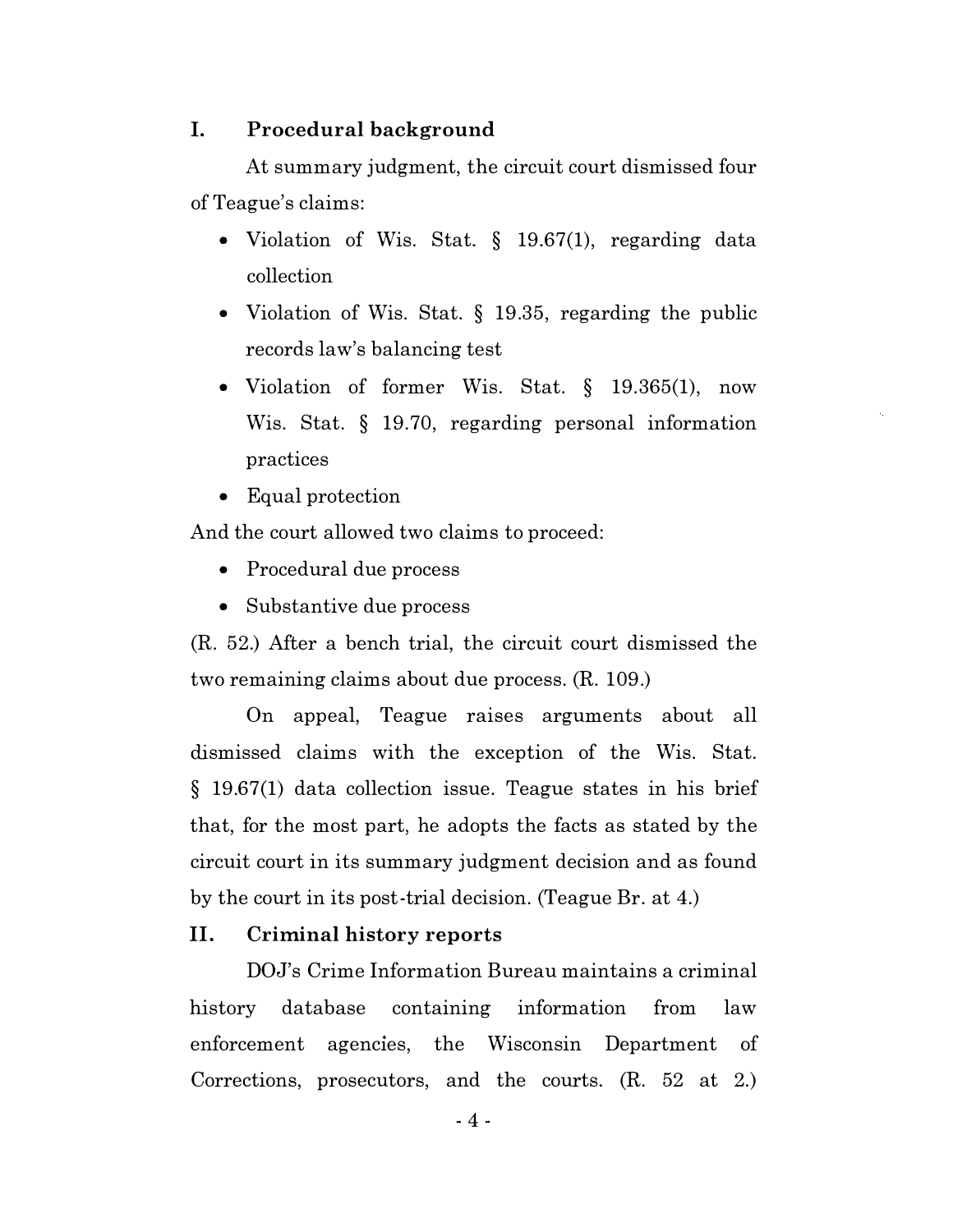The database includes names, aliases, birthdates, and information about arrests and criminal charges, among other information. (R. 52 at 2.) DOJ accepts information only from authorized entities and by approved means that meet the Bureau's standards for "completeness, accuracy and reliability." (R. 52 at 2.) Teague does not challenge the collection methods or sources of information, and this brief does not address those topics further.

The criminal history records in the database each correspond to a particular person, identified by fingerprints. (R. 52 at 2.) When the Bureau receives a record not already associated with fingerprints, it creates a new and unique State Identification Number that associates the name provided with fingerprints and records. (R. 52 at 2.) The associated name is the "primary" or "master" name. (R. 52 at 2; R. 109 at 1.) If records are later received with matching fingerprints, but under a different name, the new name is added to the existing State Identification Number as an alias. (R. 52 at 2.)

The public may request searches of the database based on, at a minimum, a first and last name and birth date. (R. 52 at 2; R. 109 at 2.) Most searches are submitted online. (R. 120 at 50-52.) The quantity ranges from 13,000 to more than 22,000 requests per week (R. 120 at 50-52), and adds up to around 800,000 requests per year (R. 121 at 130). Searches are for likely matches, if any, and submitted names are compared to both "primary" names and aliases.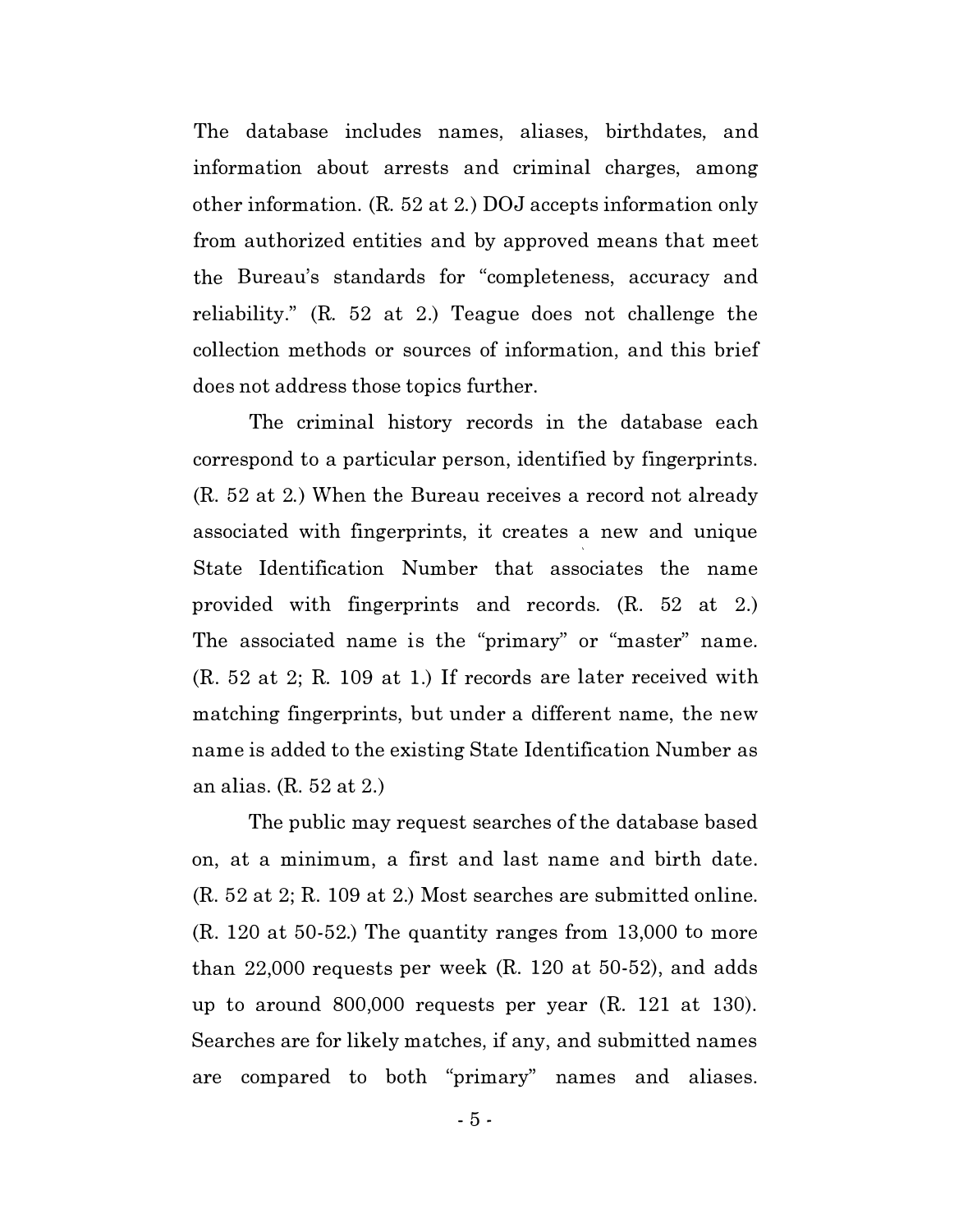(R. 52 at 2-3.) If a match is found that is sufficiently close based on algorithms, a response is automatically generated. (R. 52 at 2.) If a match is close, but not sufficiently so based on the system's parameters, a Bureau employee determines the appropriate response. (R. 52 at 2-3.) If a match is not close, no criminal history report is generated. (R. 52 at 3.)

Here, search requests were made using "Dennis A. Teague" and "Dennis Antonio Teague" and his birth date of October 4, 1982. (R. 52 at 3.) Teague is not listed as a primary name in the database.  $(R. 52 \text{ at } 3.)$ However, Teague's cousin, Anthony Terrell Parker, is listed, and Parker has used Dennis Antonio Teague as an alias. (R. 52 at 3; R. 116 at 150.) Parker also has a similar birth date listed of October 10, 1982. (R. 52 at 3.)

That input was sufficiently close to generate a report of Parker's criminal history. (R. 52 at 3.) Because this case is entirely about the report, the following quotes it in detail. In particular, the following quotes a report current as of the June 2014 trial. (R. 106:Ex. 30 (color); Teague App. at 40-50 (black and white version of the exhibit).) The record contains older versions of reports, which have disclaimers and a similar structure, but they are shorter and are not identical to the more recent version. (See R. 52 at 15-20.) Teague's arguments do not turn on any differences between the older and newer reports. That is consistent with the fact that he seeks forward-looking relief, meaning the most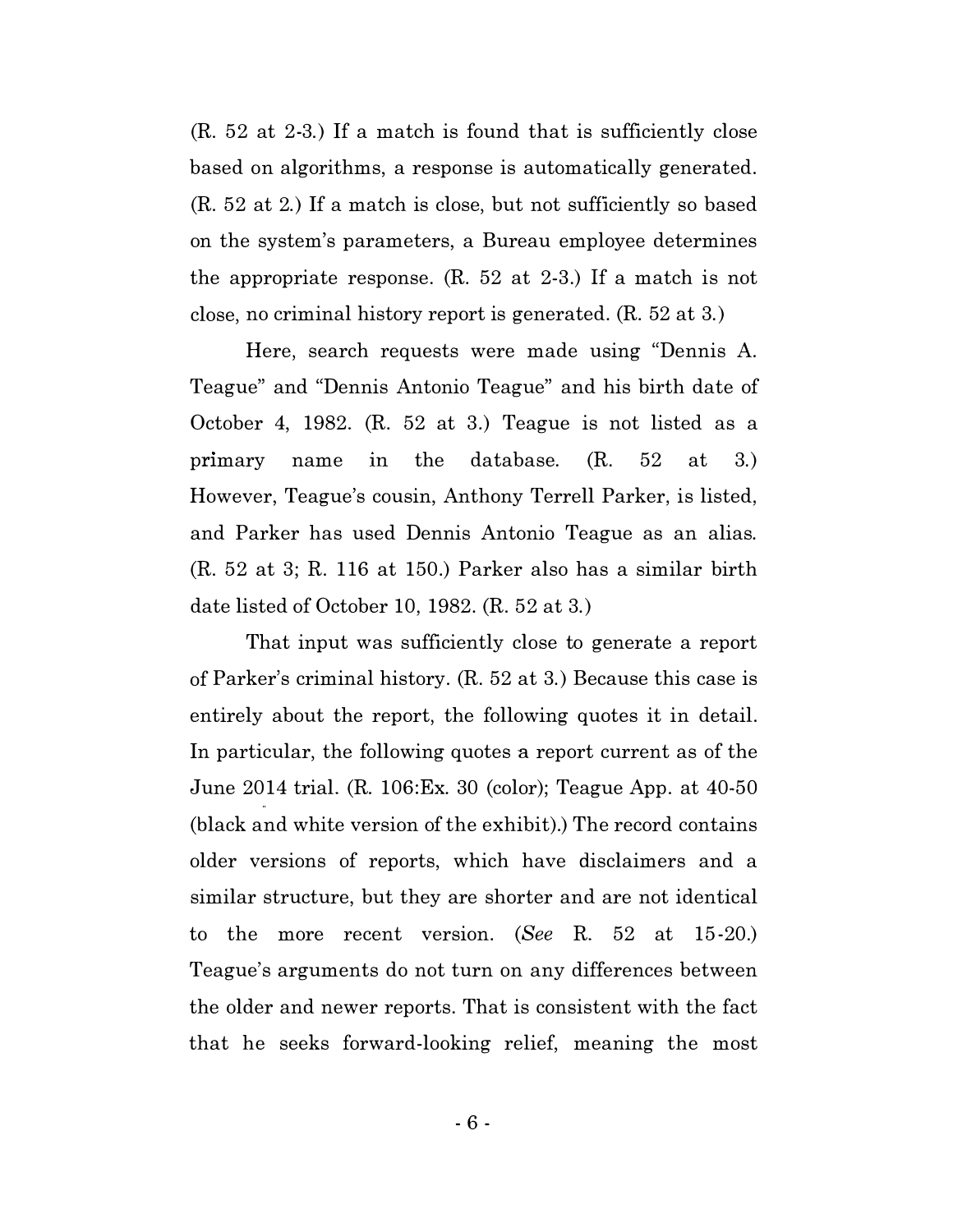current versions of the reports are what matter. (R. 122 at 3; Teague Br. at 2.)

The report begins with a header, "Department of Justice Crime Information Bureau," and states a request and report date (05/30/2014). (R. 106:Ex. 30 at 1.) It then states:

This criminal background check was performed by searching the following data submitted to the Crime Information Bureau:

After that statement of search parameters, the following qualifications, warnings, and instructions appear, explaining that the report that follows is not necessarily about the actual person whose data was entered:

IMPORTANT EXPLANATION ABOUT HOW TO UNDERSTAND THIS RESPONSE

This response reports the result of a criminal history search conducted with the name, date of birth, and· any other identifying data you provided. The identifying data you provided is printed above. If you submitted fingerprints with your search request see the statement below.

Read this entire explanation, the "How to Read the Following Criminal Historv Report" section and the "Notice to the Employers" section. Read these sections carefully to understand how this response relates to the indentifying data you provided.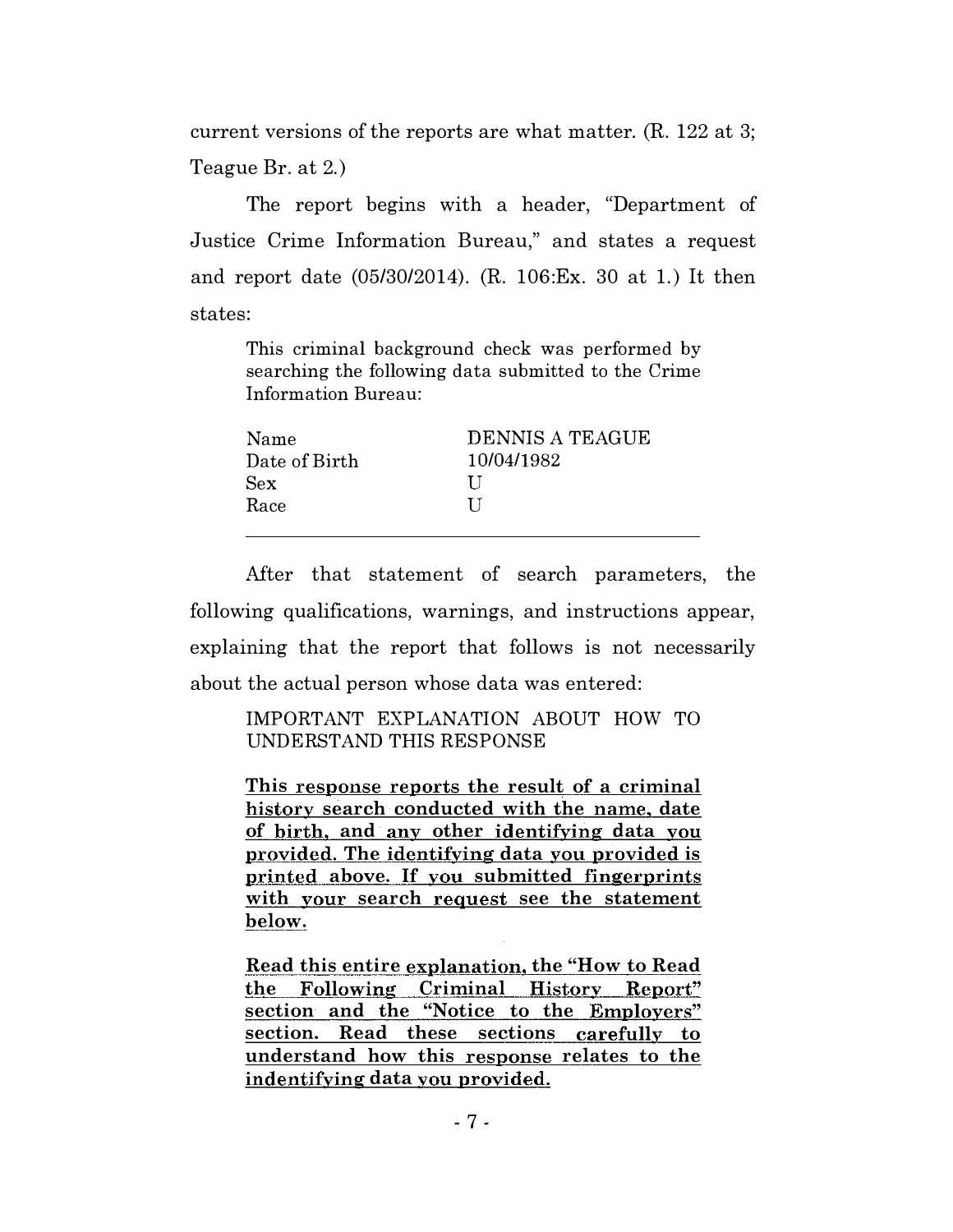Printed below these explanations is a Wisconsin criminal history record that has been identified as a possible match to the identifying data you provided.

A criminal history search based on a name, date of birth, and other identifying data that is not unique to a particular person (like "sex" or "race") may result in:

1. Identification of criminal history records for multiple persons as potential matches for the identifying data submitted, or

2. Identification of a criminal history record belonging to a person whose identifying information is similar in some way to the identifying data that was submitted to be searched, but is not the same person whose identifying data was submitted for searching.

The Crime Information Bureau (CIB) therefore cannot guarantee that the criminal history record below pertains to the person in whom you are interested.

You must carefully read the entire Wisconsin criminal history record below in order to determine whether the record pertains to the person in whom you are interested.

Do not assume that the criminal history record below pertains to the person in whom you are interested.

Additional information about finger-based search submissions: Fingerprint-based background checks generally provide a more reliable result and are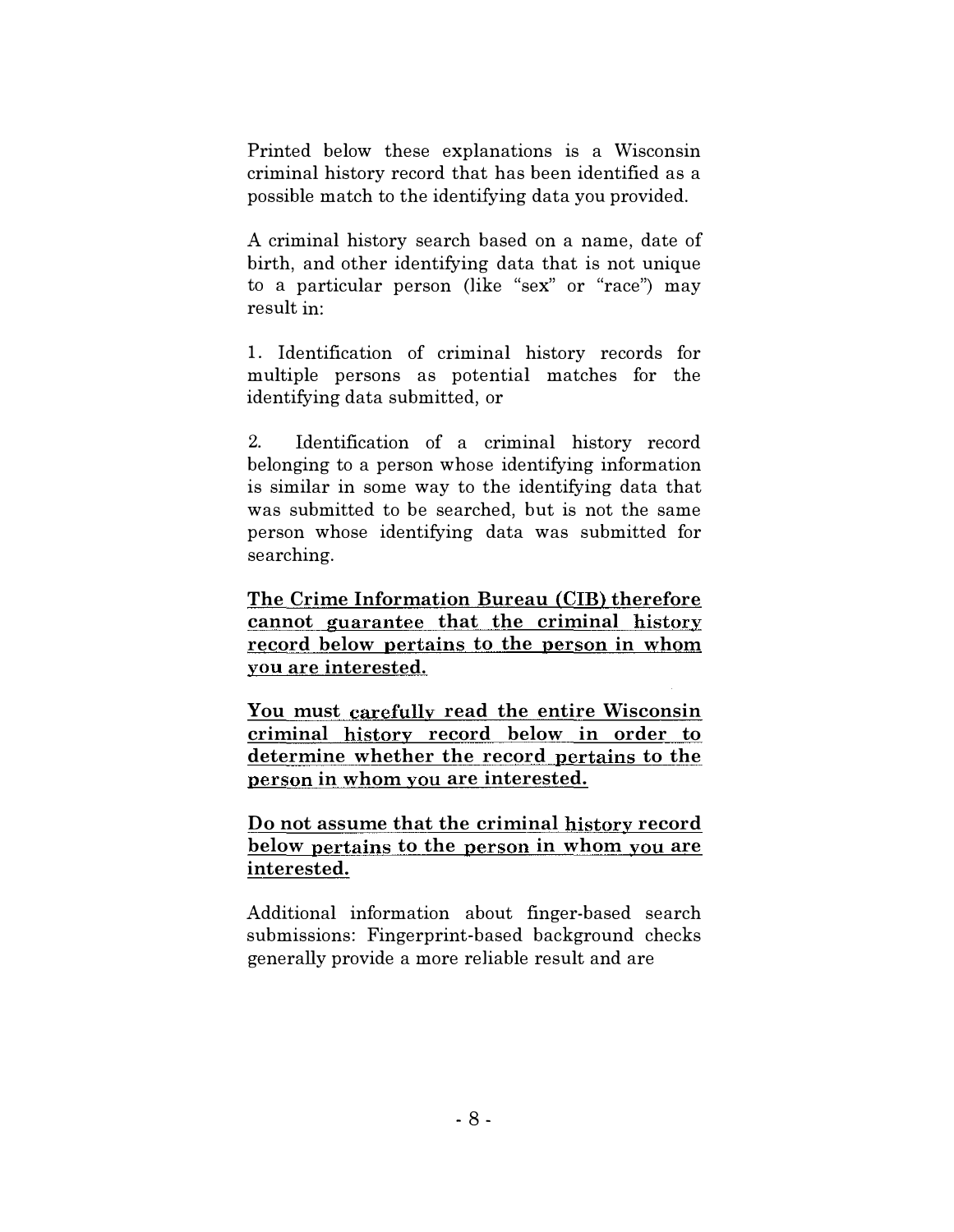prone to fewer false matches due to the specific indentifying features of fingerprints. <sup>3</sup>

(R. 106:Ex. 30 at 1; Teague App. at 40.)

Those warnings are followed by another heading (which, in the actual report, is in red), and more specific instructions about how to read the report:

> HOW TO READ THE FOLLOWING CRIMINAL HISTORY REPORT

> The criminal history reported below is linked by fingerprints to the name appearing directly after these explanatory sections ....

> It is not uncommon for criminal offenders to use alias or fraudulent names and false dates of birth, sometimes known as "identify theft."

> If the name you submitted to be searched is DIFFERENT from the "Master Name" below, the Wisconsin criminal history record below may belong to someone other than the person whose name and other identifying data you submitted for searching. If an alias or fraudulent name used by the person who is the "Master Name" is similar to the name you submitted for searching, that does not mean that the person whose name you submitted for searching has a criminal history....

 $\ddotsc$ 

To determine whether the Wisconsin criminal history below actually belongs to the person whose name and other identifying information

<sup>&</sup>lt;sup>3</sup> To clarify, although this general disclaimer mentions fingerprints, the trial testismony was that fingerprint searches were not available to the general public (see R. 119 at 19-20), but that searches by certain government entities may have different mechanisms available involving fingerprints (see R. 119 at 18, 65-66).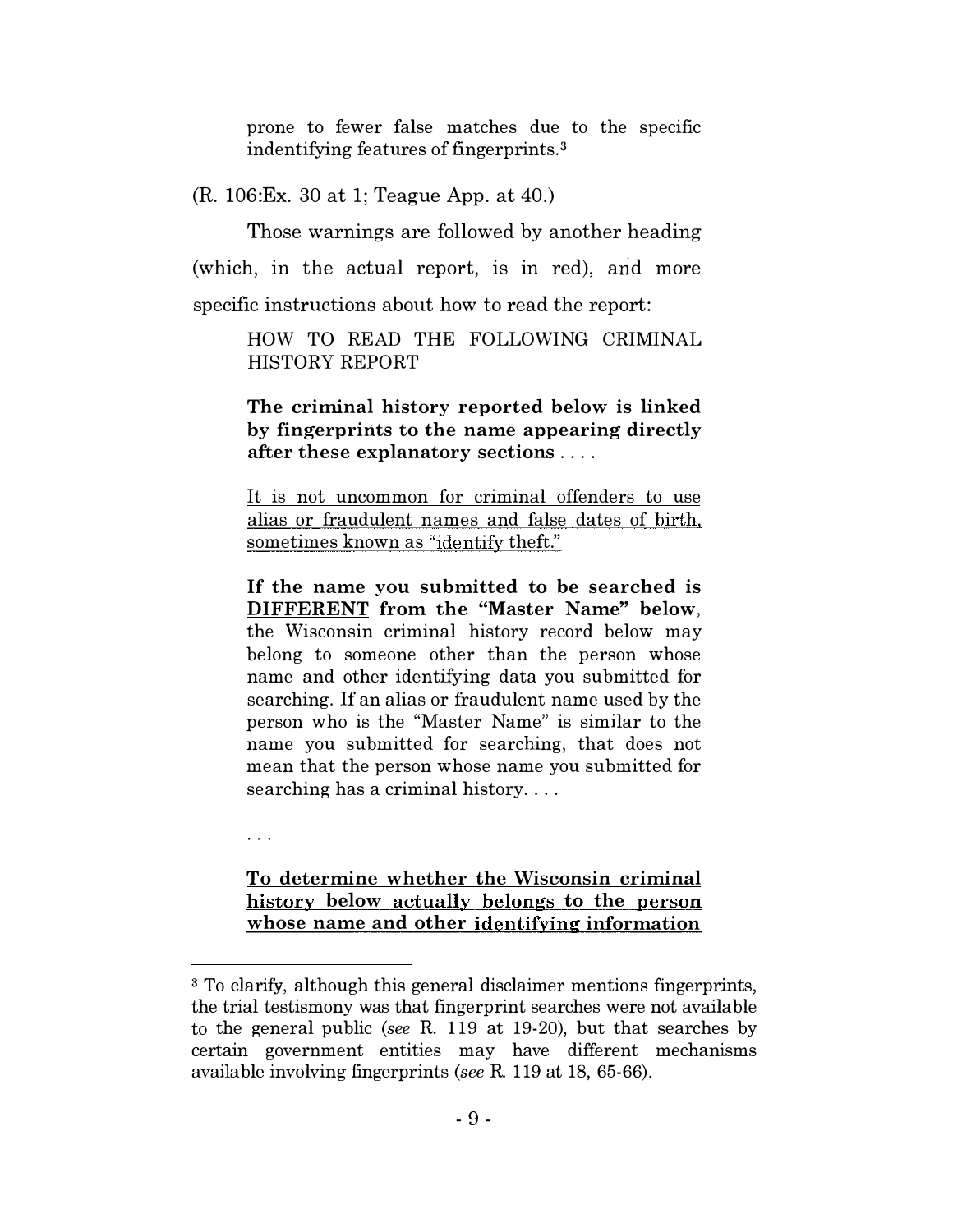vou submitted for searching, compare the information reported below to the other information you have obtained about that person. Inconsistencies may indicate that the criminal history reported below does not belong to the person whose name and other identifYing information you submitted for searching. You may need to ask for clarification from the person whose name and other identifying information you submitted for searching.

Before you make a final decision adverse to a person based on the following criminal history record, in addition to any other opportunity you offer the applicant to explain the following criminal history record, please notify the applicant of:

1. His or her right to challenge the accuracy and completeness of any information contained in a criminal history record, and

2. The process for submitting a challenge.

[What follows is information about how to submit a free challenge, among other information.]

(R. 106:Ex.30 at 2; Teague App. at 41.) Lastly, and still before a criminal history is reported, there is yet another heading and warning specifically for employers, which states in part:

#### NOTICE TO EMPLOYERS

It may be a violation of state law to discriminate against a job applicant because of an arrest or conviction record. Generally speaking, an employer may refuse to hire an applicant on the basis of a conviction record only if the circumstances of the offense for which the applicant was convicted substantially relate to the circumstances of the particular job....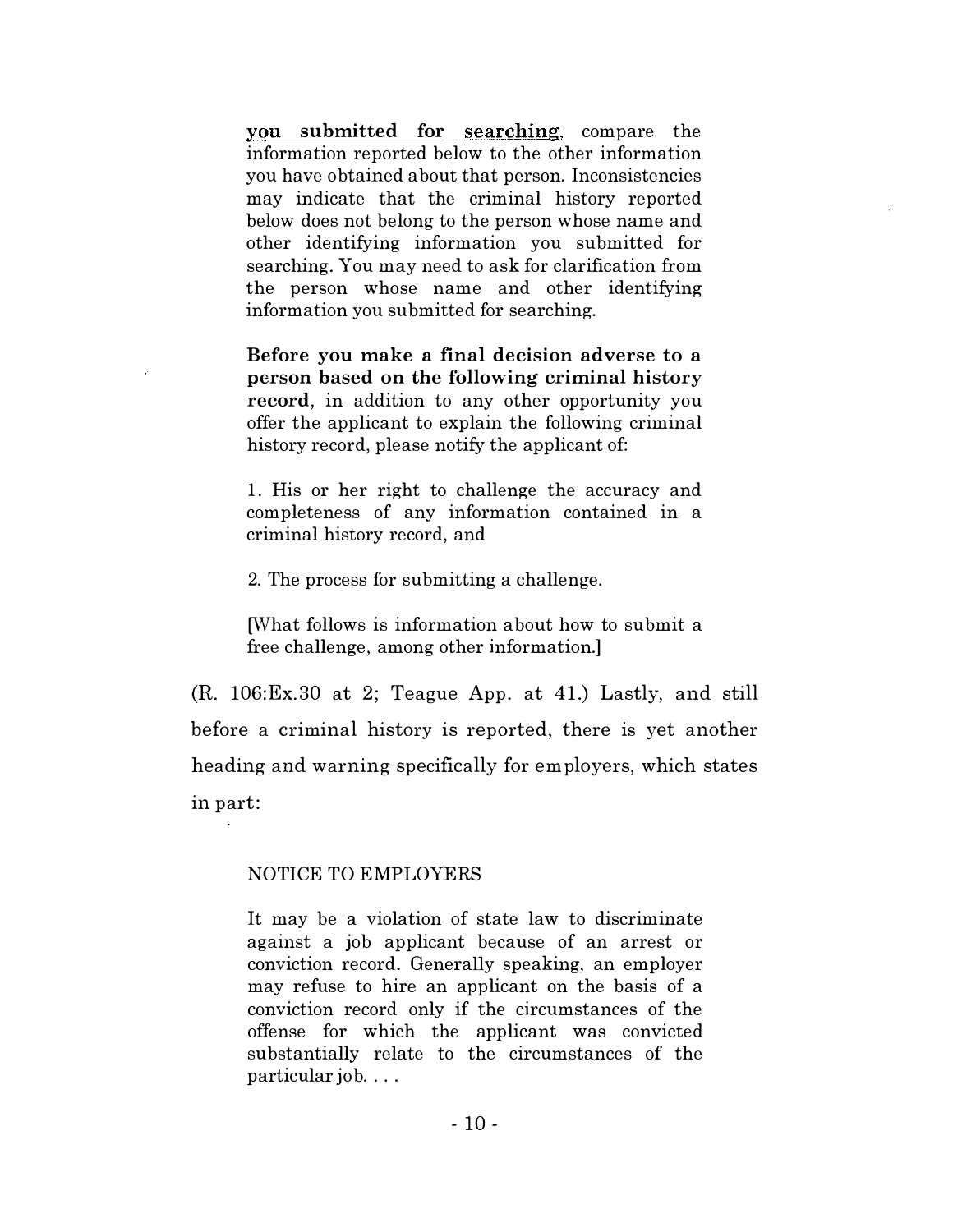Before you make a final decision adverse to an applicant based on the following criminal history record, in addition to any other opportunity you offer the applicant to explain the following criminal history record, please notify the applicant of:

1. His or her right to challenge the accuracy and completeness of any information contained in a criminal history record, and

2. The process for submitting a challenge.

[Proving information on how to submit a free challenge]

(R. 106:Ex. 30 at 2-3; Teague App. at 42.)

After these warnings and instructions, there is a criminal history report for Anthony Terrell Parker. The report begins with larger bold type stating, ANTHONY TERRELL PARKER, together with Parker's color picture. (R. 106:Ex. 30 at 3 (color); Teague App. at 42.) The report then states information about addresses and birth dates. (R. 106:Ex. 30 at 3.) Below that, it says "Convicted Felon," provides an employer and occupation, if any, and then has a section for "Alias n ames/Fraudulent data." Parker's report states as aliases: "Anthonu T. Parker," "Anthony T. Parker," and "Dennis Antonio Teague." (R. 106:Ex. 30 at 3.) What follows are several pages of Anthony Terrell Parker's criminal history, where, for each entry, it states: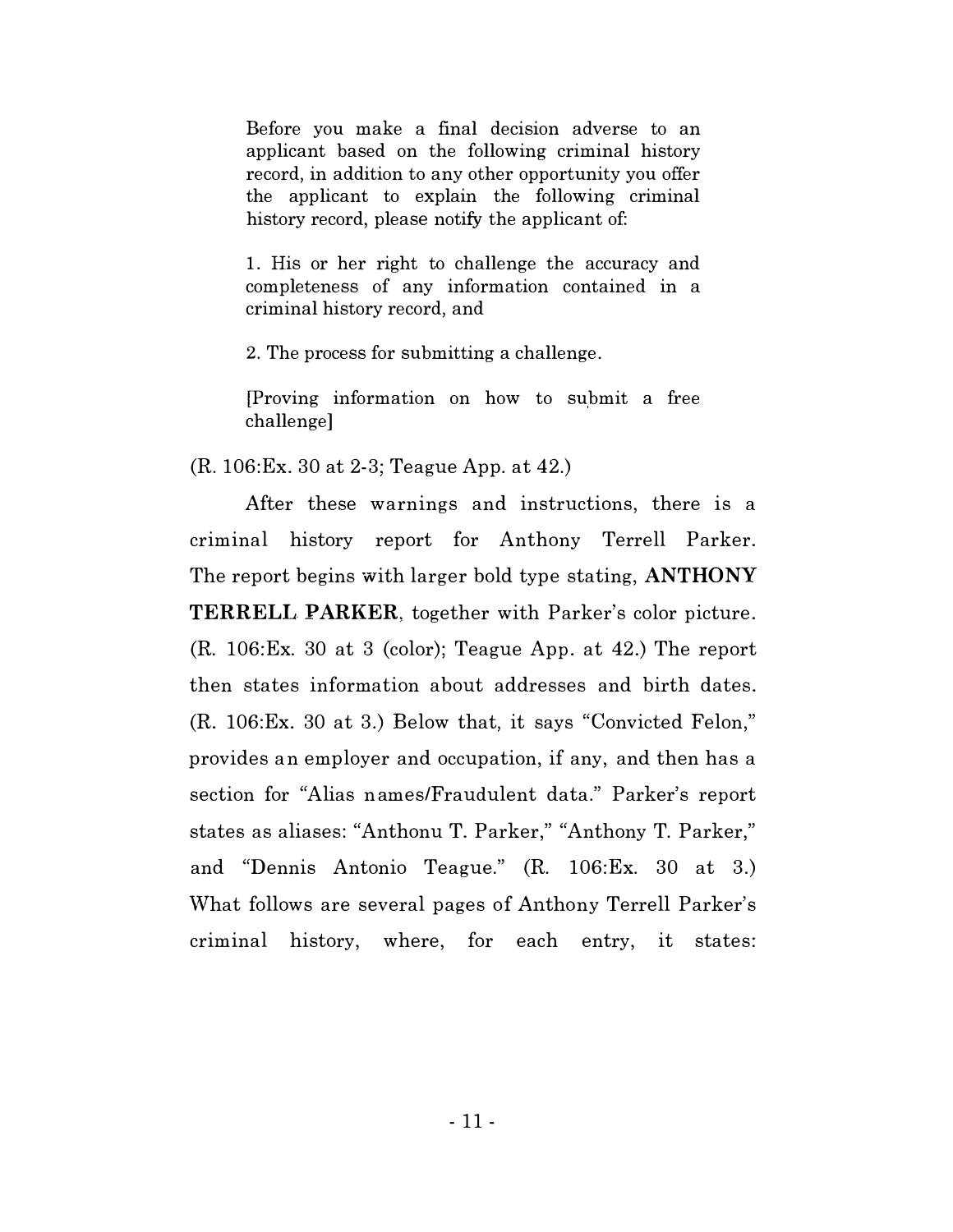"Subject Name: ANTHONY TERRELL PARKER." (R. 106:Ex. 30 at 4-11; Teague App. at 43-50.)4

DOJ provides a "challenge process" where people like Teague may submit fingerprints and will receive a notarized statement that they do not in fact have a Wisconsin criminal history. (R. 109 at 2-3.) Teague (and the other plaintiffs) has used that process and has an official letter stating that he has no Wisconsin criminal history, which he may provide to others. (R. 106:Ex. 25; Teague App. at 169; R. 116 at 175-76.)

#### ARGUMENT

With the criminal history reports, DOJ provides information that may help a member of the public discern if a person has a criminal history. Or the information may not, as the reports state upfront. Teague's arguments boil down to asking for different services that he thinks would be better. But his view is not the only view, and it supports no legal claim.

DOJ's name-based method for members of the public to search for records is cost effective, quick, and easy to use with basic information. The flipside is that the searches come with limits, which are stated. (See R. 106: Ex. 30 at 4-11.) Teague's idea is that every search should require a fingerprint (Teague Br. at 16), but that approach

<sup>4</sup> As with Teague, neither of the intervening plaintiffs had a criminal history, but persons with their first and last names and the same or similar dates of birth listed did. (R. 109 at 2.)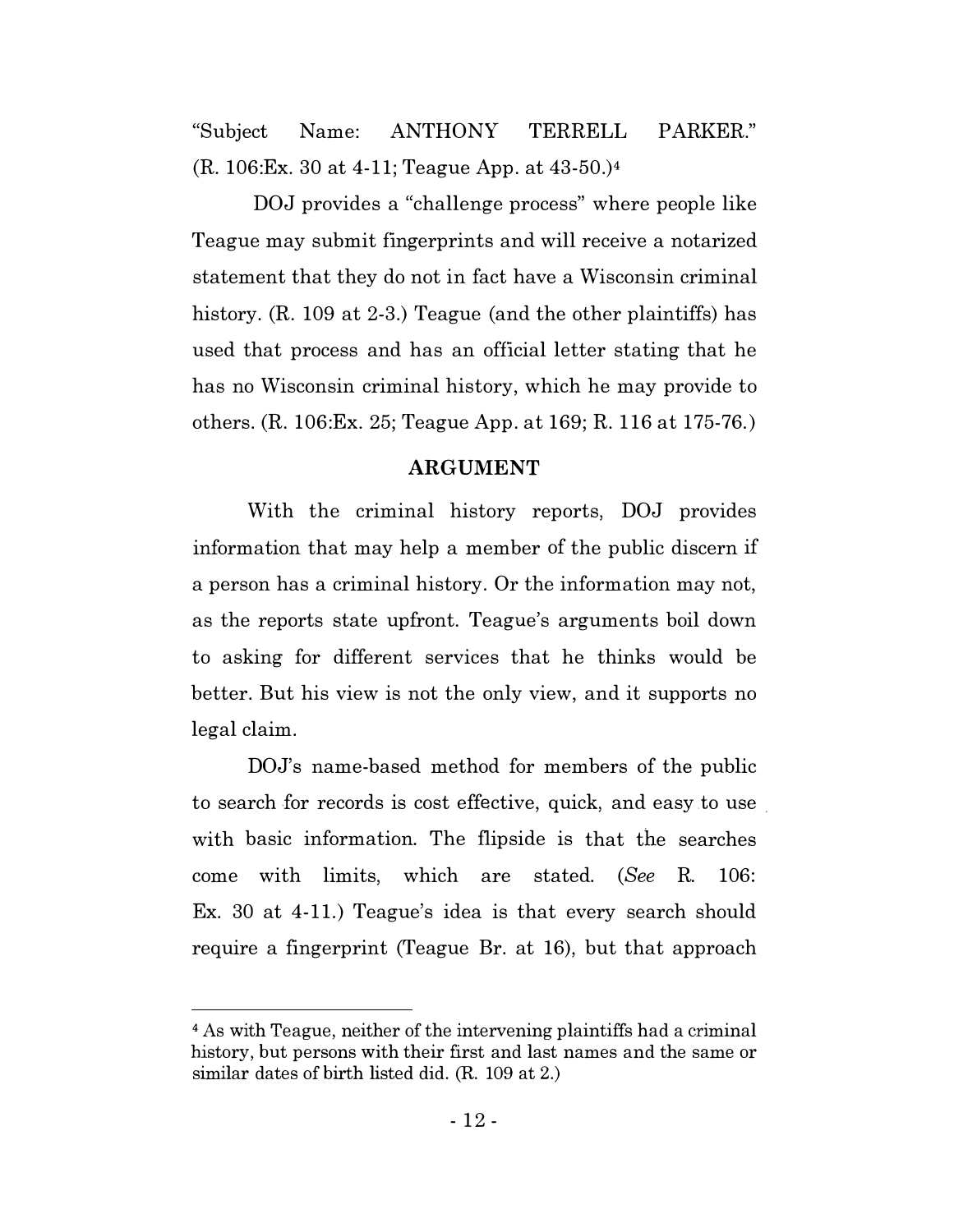comes with downsides: additional cost to the requesting public and to the agency; delay based on large volumes of fingerprint information and the loss of the ability for automated responses; concerns with reliability of the print; and the fact that not everyone will have fingerprints available when requesting records. (See R. 119 at 19, 64, 70, 146, 151, 153-54, 199; R. 121 at 128-134, 140-41 (discussing various issues related to fingerprint searches submitted by the general public).)<sup>5</sup>

More to the point, just because Teague disagrees with the balance struck using name-based searches does not make the reports unlawful. DOJ provides information that is often useful and accounts for instances like Teague's where it turns out not to be usefuL

# I. Disclosure of the reports does not run afoul of the public records law.

Teague argues that DOJ is forbidden from disclosing the criminal history report under the public records law balancing test. Whether the public records law is violated is a question of law, subject to de novo review. John K. MacIver Inst. for Pub. Policy, Inc. v. Erpenbach, 2014 WI App 49,  $\parallel$  14, 354 Wis. 2d 61, 848 N.W. 2d 862. Teague's application

<sup>&</sup>lt;sup>5</sup> There also was testimony that a single fingerprint model is inconsistent with how law enforcement, such as the FBI, collects and references prints, which involves "ten fully rolled prints, four finger pats, two thumb prints to ensure positive identification." (R. 119 at 67.)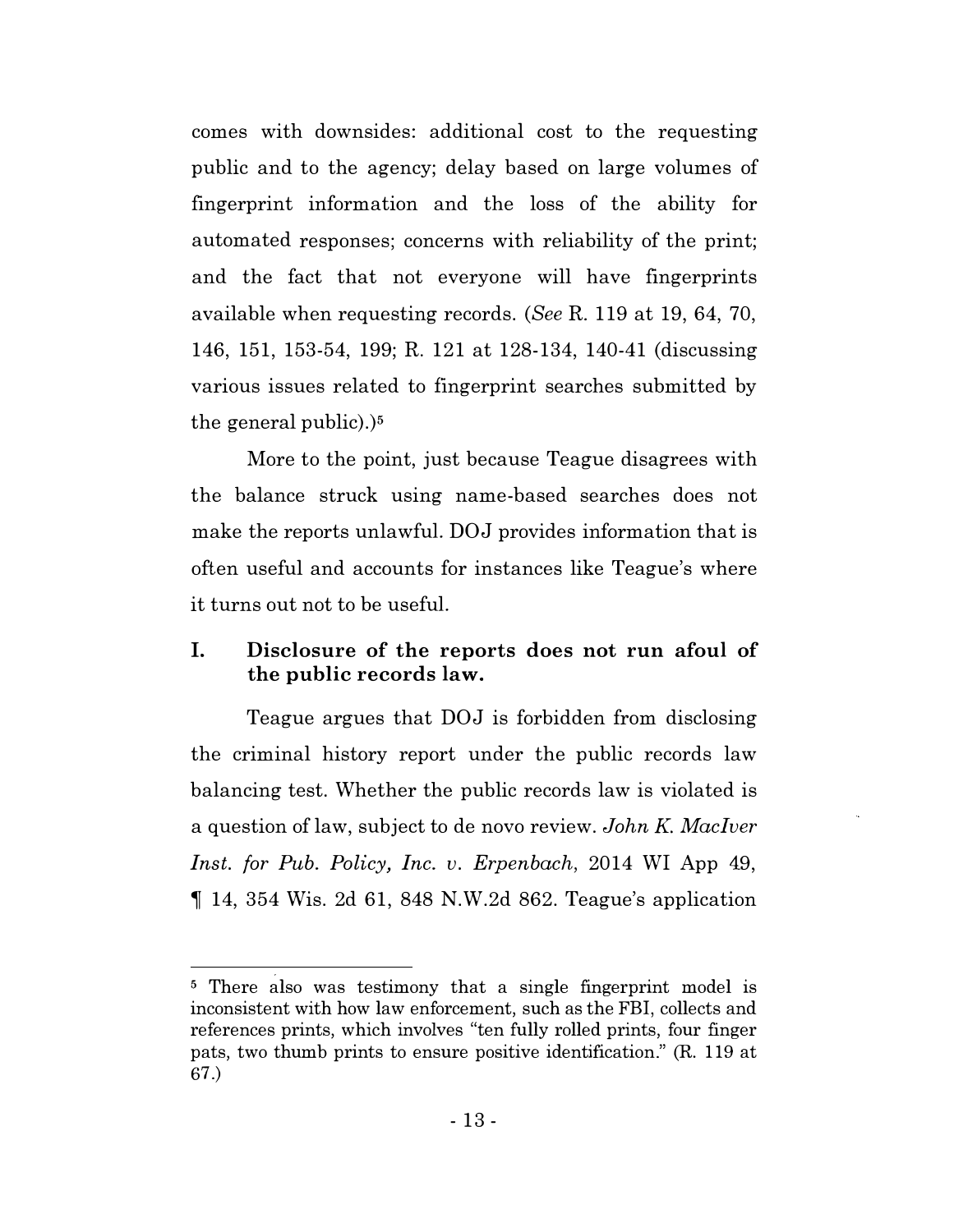of the public records law is flawed—it is the wrong framework and, even if applicable, it is satisfied.

The Wisconsin public records law governs scenarios where a "requester" makes a public "records" request to an "authority," as defined by statute. See Wis. Stat. § 19.32 (defining terms). It is the authority's obligation to timely disclose such records, if they exist, unless a statutory or common law exception applies or, in exceptional cases, where the public interest in nondisclosure outweighs the strong presumption of disclosure. See John K. MacIver Inst., 354 Wis. 2d 61, � 13 (summarizing procedures); Wis. Stat. § 19.35 (access/timing). This framework does not help Teague.

First, there is a mismatch between Teague's complaint and the public records law. Teague does not argue that, as a general matter, criminal histories should not be made public. Rather, he dislikes that a search using his name and birth date yields a report stating Parker's history. He seeks a remedy "[e]njoining [the Bureau] to release records only on a positive fingerprint identification." (Teague Br. at 16.)

In other words, Teague is attempting to apply the public records law to litigate a search process, and not records. However, the public records law governs only the latter. See Wis. Stat. § 19.31 (purpose of law is to provide access to information); Wis. Stat.  $\S$  19.35(1)(a) (governing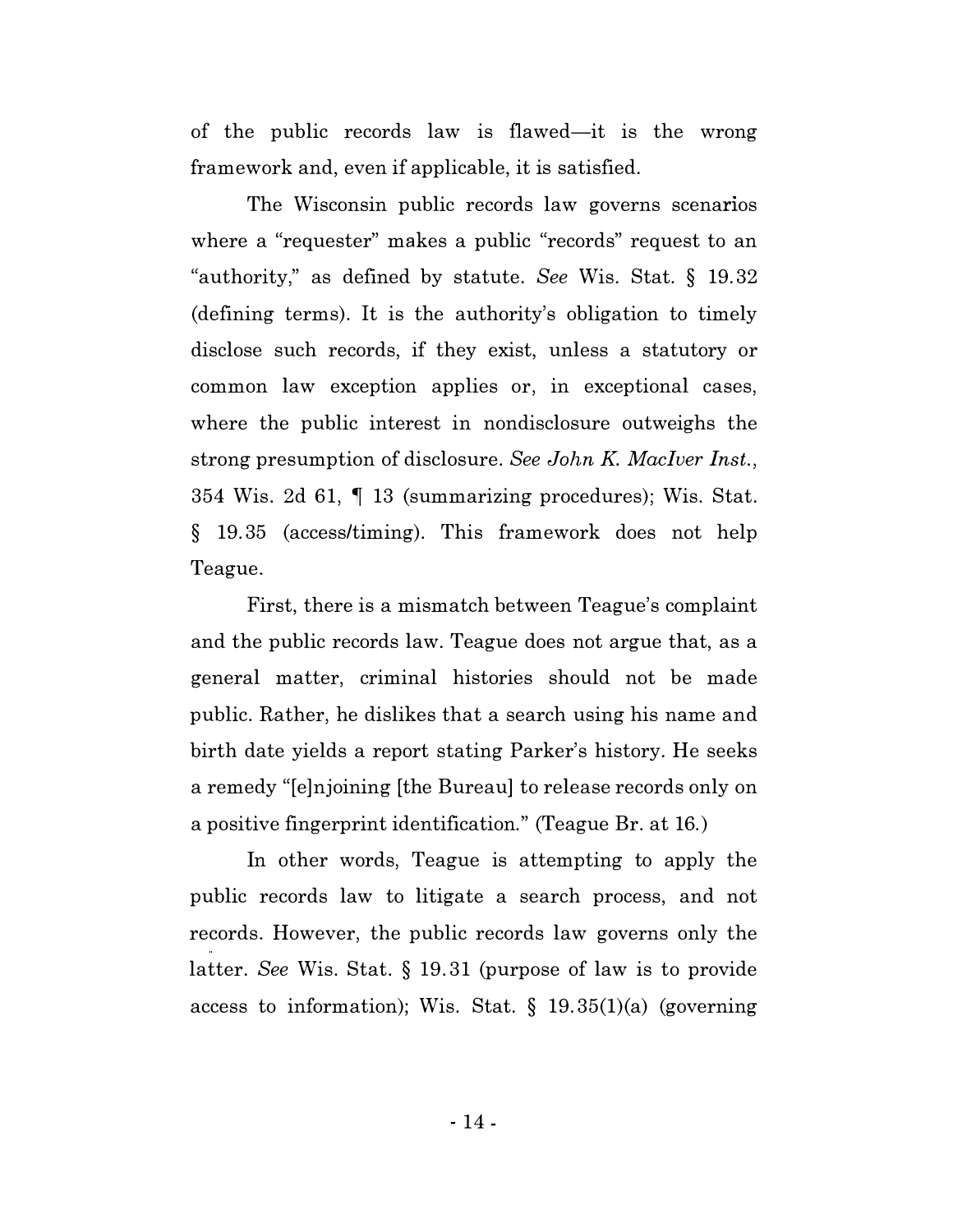records).6 Likewise, he points to no authority in the public records law for a court enjoining DOJ in the way he requests. Teague's public records claim should be rejected as lacking a starting point.

Second, even if the public records law were properly at issue, Teague's theory would fail. The law starts with a blanket rule: "a strong presumption of complete openness with regard to public records." See John K. MacIver Inst., 354 Wis. 2d 61, � 16 (citation and quotation marks omitted). Access can be denied only "in an exceptional case." Wis. Stat. § 19.31. It is Teague's burden to show that this is the exceptional case because he is "the party seeking" nondisclosure." John K. MacIver Inst., 354 Wis. 2d 61,  $\P$  14. He does not meet his burden

Teague points to no statutory or common law exception. Rather, Teague asserts that the balancing test forbids disclosure because the reports defame Teague with false information. But his premise is not correct because he points to no falsity. Teague dislikes the fact that the Parker report was produced in response to a request using his name. The report, however, did not falsely state that it was about the real Teague, and it has warnings telling the reader its limits.

<sup>6</sup> The circuit court did not rule on this basis (or some other bases discussed in this brief), but this Court may affirm on alternative grounds. Glendenning's Limestone  $\&$  Ready-Mix Co. v. Reimer, 2006 WI App 161, � 14, 295 Wis. 2d 556, 721 N.W.2d 704.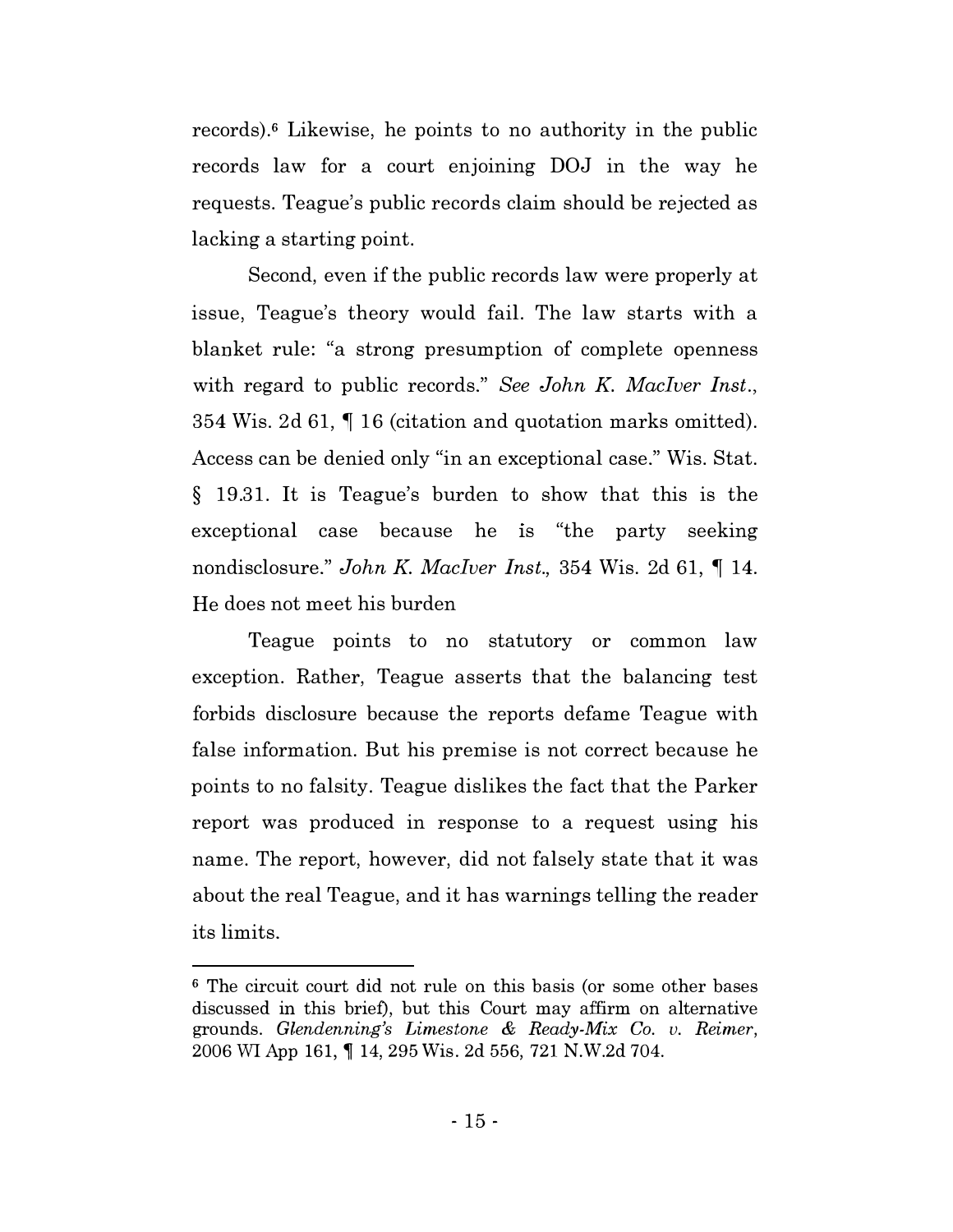Teague says he is nonetheless concerned about others' perception of him, but "the potential for embarrassment is not a basis for precluding disclosure." Milwaukee J. Sentinel v. DOA, 2009 WI 79, � 62, 319 Wis. 2d 439, 768 N.W.2d 700. The correct question is whether important public interests are impacted. See id.; Woznicki v. Erickson, 202 Wis. 2d 178, 188, 549 N.W.2d 699 (1996) (discussing public policy interests). As the public records law recognizes, the general public interest is in access to information. That interest is served by providing access to histories that come with instructions and warnings that state the information's uses and limits. Teague cannot seriously dispute that the public may benefit from information that, in many instances, will be a useful step in learning whether someone has a criminal history. Such information may protect the requester's safety, or may serve other publically-important purposes: for example, when it comes to jobs or activities involving children or sensitive information, or in the case of violent felonies.

Further, Teague's personal concerns have not been ignored. Not only are there explanations in the reports themselves, but also Teague may preemptively supply the letter provided by DOJ that establishes that he has no Wisconsin criminal history.

Teague argues that DOJ should conduct a formal balancing test for each criminal history report. But he misses the point of the case-by-case balancing test analysis.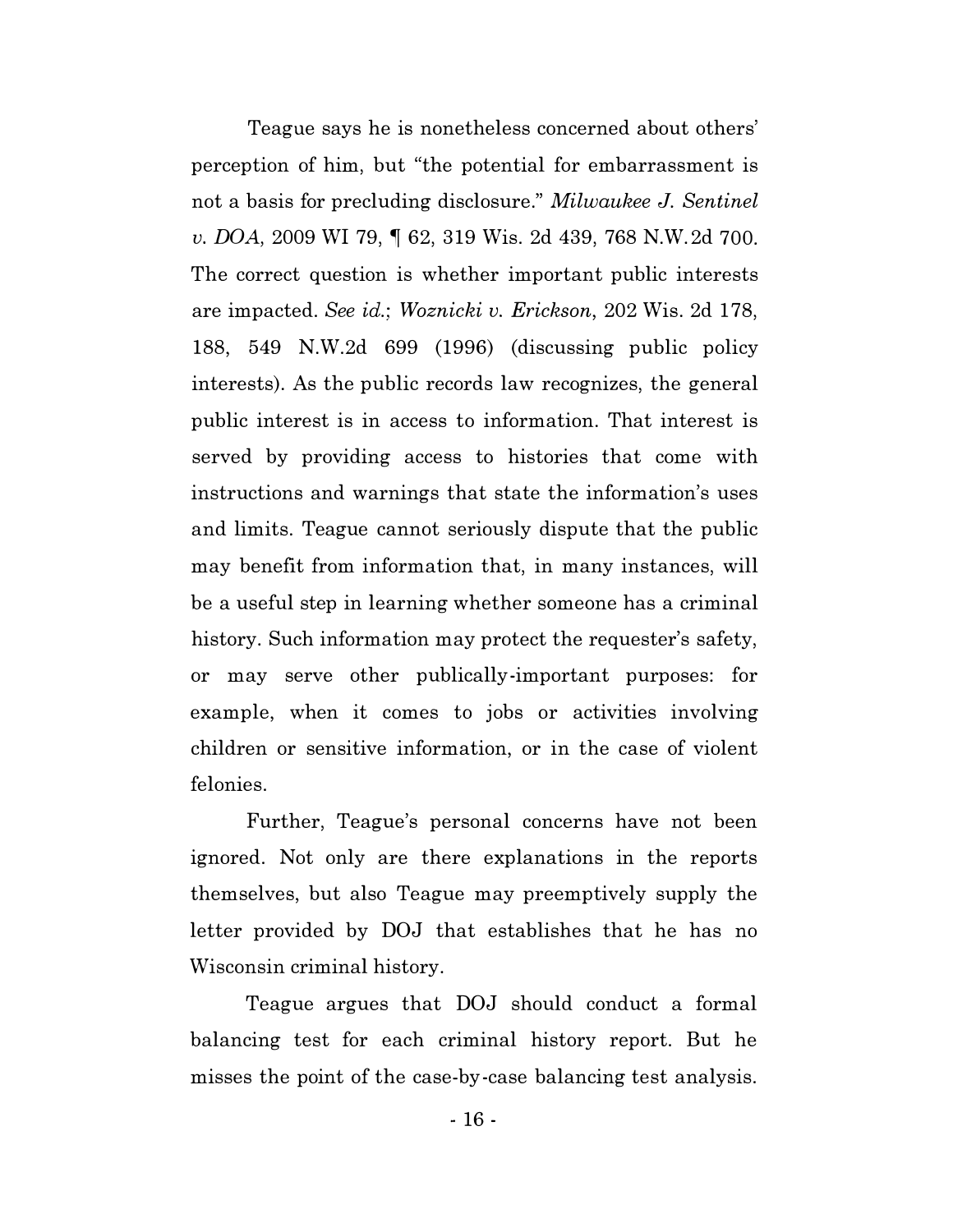When an authority is not disclosing a record, it is important to specifically explain why documents overcome the presumption of disclosure: "In determining whether a public policy exists to overcome the presumption of openness, we apply a balancing test on a case-by-case basis  $\ldots$  ." *Linzmeyer v. Forcey, 2002 WI 84,*  $\parallel$  *25, 254 Wis. 2d 306,* 646 N.W.2d 811; see also John K. MacIver Inst., 354 Wis. 2d 61,  $\parallel$  14 (stating that a court should apply the balancing test "when the record custodian has refused to produce the record, in order to evaluate the merits of the custodian's decision" (citation omitted)). But, here, DOJ is conforming to the presumption of openness.

In any event, even if DOJ bore a burden to justify disclosure, the burden would be met. A balancing analysis can be applied to the reports without separately analyzing each because they all have the same relevant characteristics: they state disclaimers, provide criminal history information about an identified person, and include information like aliases. That information may be used to make inquiries to learn if the actual person has the relevant history. Where such inquiries might lead does not change the reasons to make the initial information available. Analyzing this collectively or individually, the result is the same.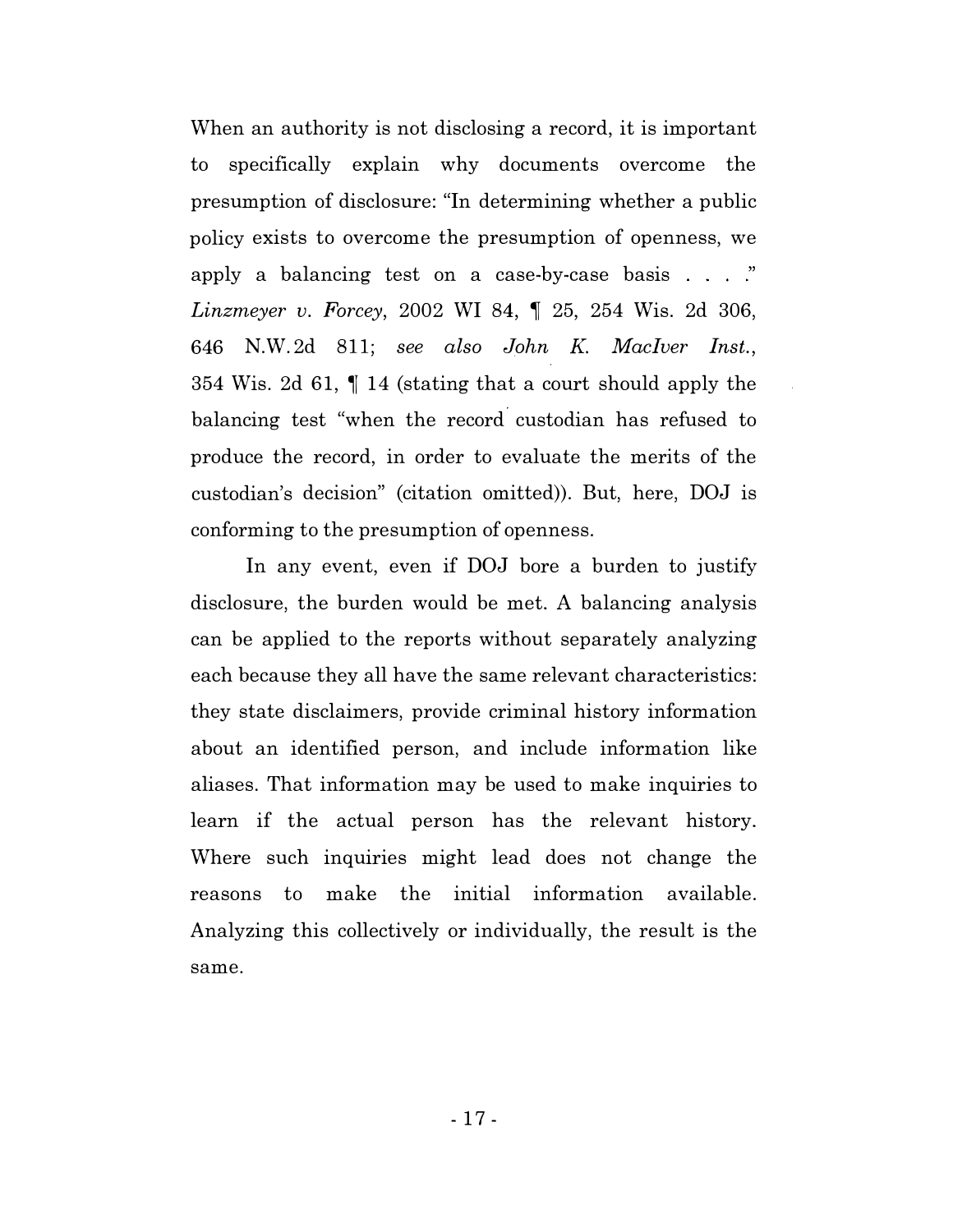## II. The criminal history report does not violate Wis. Stat. § 19. 70.

Teague seeks to apply another inapt framework, found in Wis. Stat.  $\S$  19.70. He asserts that this statute requires DOJ to "correct" the reports that issue when his name and birth date are searched. This argument should be rejected as contrary to the plain language of the statute.

Wisconsin Stat. § 19. 70(1) provides in relevant part:

an individual . . . may challenge the accuracy of a record containing personally identifiable information pertaining to the individual that is maintained by an authority if .. . the individual notifies the authority, in writing, of the challenge. After receiving the notice, the authority shall do one of the following:

(a) Concur with the challenge and correct the information.

(b) Deny the challenge ....

As the circuit court correctly concluded, this framework, on its face, is inapplicable. See State ex rel. Kalal v. Circuit Ct. for Dane Cnty., 2004 WI 58,  $\parallel$  45, 271 Wis. 2d 633, 681 N.W.2d llO (courts apply statutes as plainly written).

The statute covers "the accuracy of a record containing personally identifiable information pertaining to the individual." But Teague points to no record containing inaccurate information about him. Rather, he dislikes that an accurate report about Parker was produced when someone requested a search using Teague's name and birth date. He does not challenge that Parker used Teague as an alias, or that anything else stated about Parker is incorrect.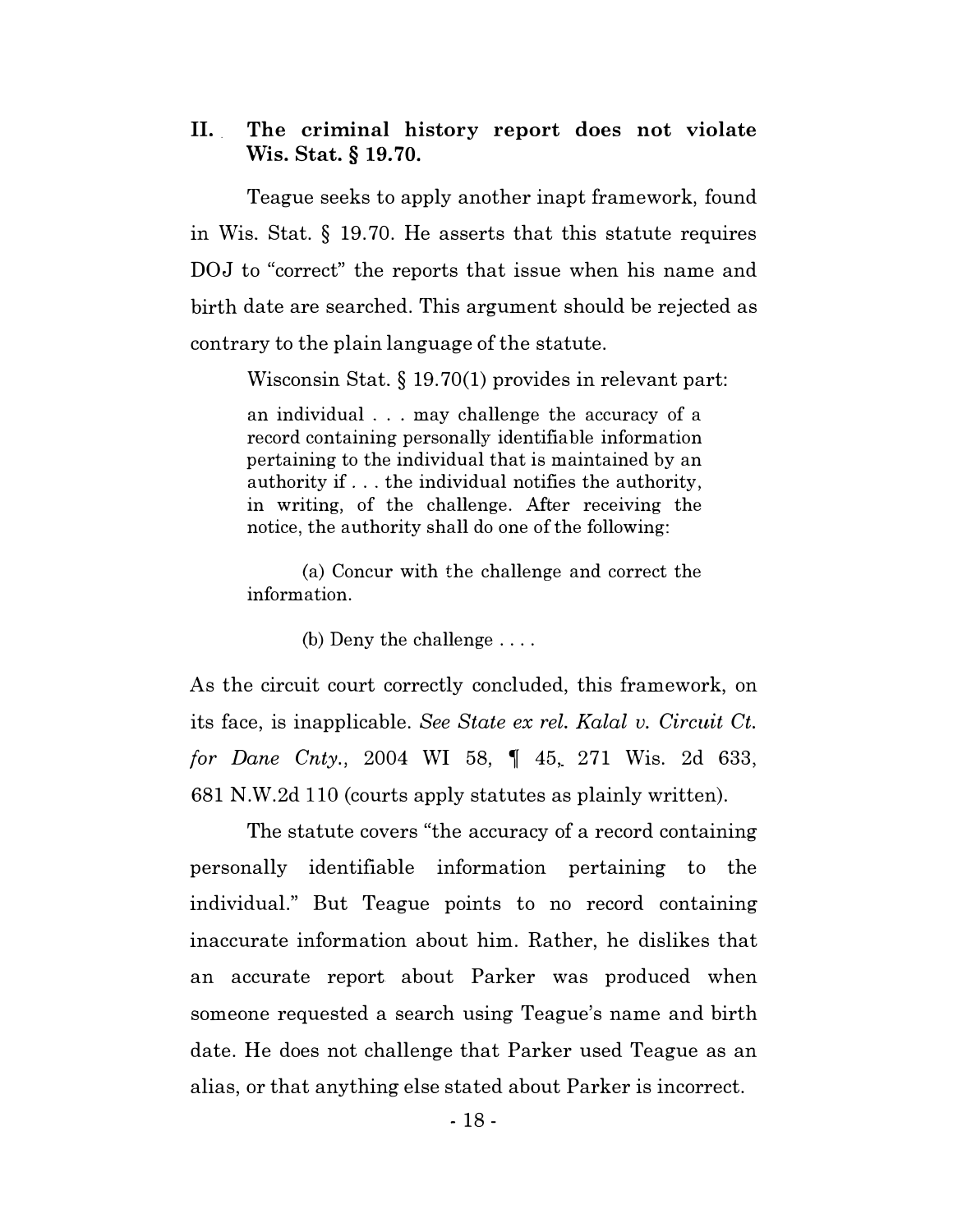Thus, the triggering language does not apply for two reasons: (1) there is no existing "record" in possession of DOJ that might be correctable because reports are generated based on input from particular requests, and (2) there is no criminal history record "pertaining to" Teague; there are only histories about other people, including Anthony Terrell Parker. In fact, Teague concedes that "[t]he fact that Teague's name is in a [Bureau] alias table is not what makes Parker's information 'pertain to' Teague." (Teague Br. at 19.) There also is a third reason that Teague's argument fails, related to remedies. The only available statutory remedy is: "correct the information." Wis. Stat.  $\S$  19.70(1)(a). But Teague is not asking that information held by DOJ—a criminal history of Parker-be corrected, and he does not allege that Parker's history is incorrect.

Teague cites no support for any other interpretation. Rather, he cites two attorney general opinions, but then does not discuss them. It suffices to observe that those opinions are not about the statute or scenario here. In fact, if anything, their reasoning cuts against Teague. See OAG-07-14 (Oct. 15, 2014), 2014 WL 8470382, at \*2 (discussing Wis. Stat. § 19.356, and opining that just mentioning a public official's name does not mean a record contains "information relating to" that person); OAG -1-06 (Aug. 3, 2006), 2006 WL 4737914, at \*3 (also discussing Wis. Stat. § 19.356, and opining that "the mere fact that the record contains personally identifiable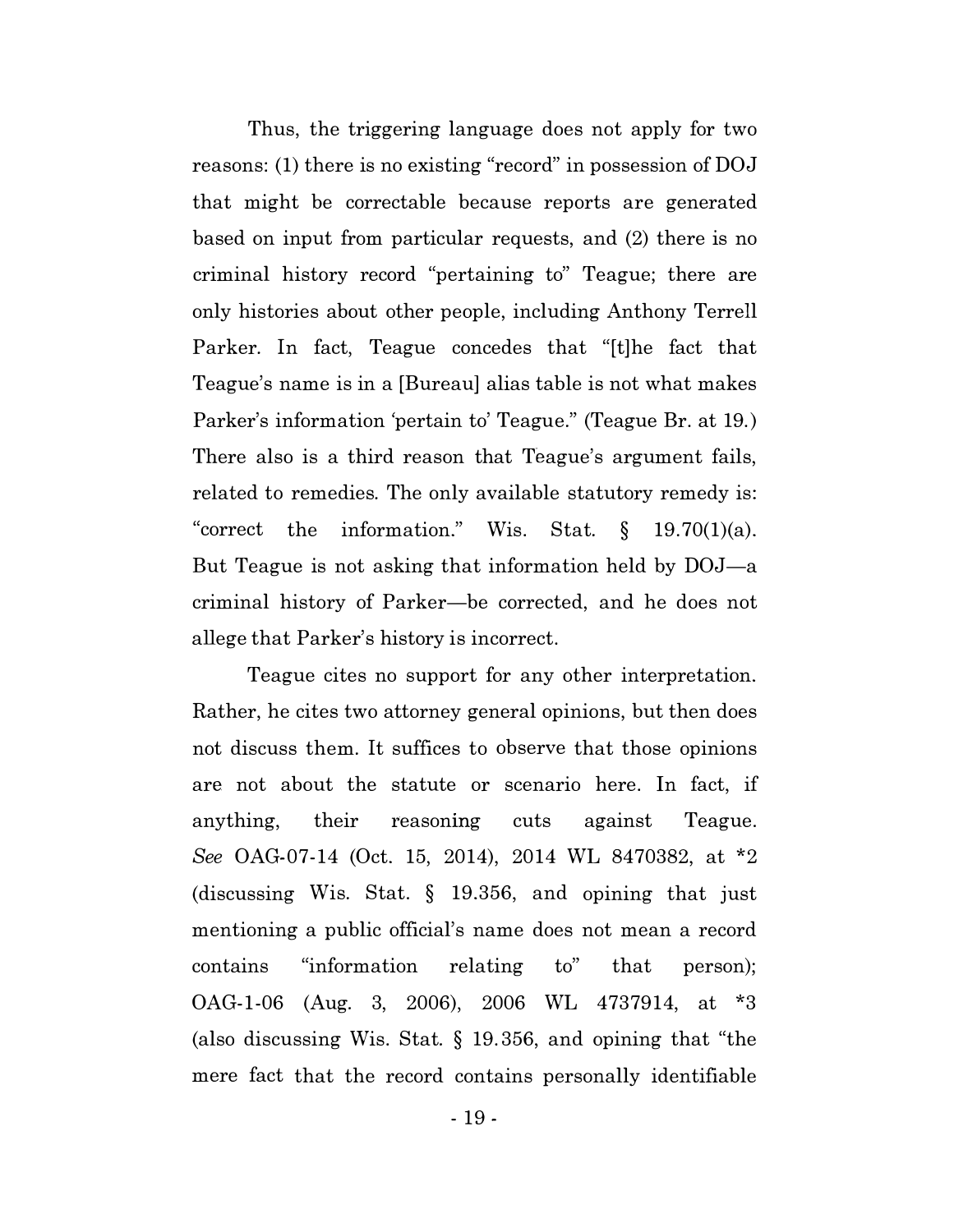information about an individual, for example, the individual's name, does not mean that individual is entitled to be notified that the record is proposed to be released").

Teague seems to think that the general definition of "personally identifiable information" is important, but it does not add anything here:

(5) "Personally identifiable information" means information that can be associated with a particular individual through one or more identifiers or other information or circumstances.

Wis. Stat. § 19.62(5). Teague seems to think that this definition is helpful to him because it refers to information that "can be associated" with a person. (Teague Br. at 18.) However, the definition, standing alone, is not the provision at issue. The provision that matters, Wis. Stat. § 19.70(1), addresses only personally identifiable information "pertaining to the individual." And, as Teague concedes, there is nothing in the Parker report that pertains to him.

At bottom, what Teague seems to have in mind is that Wis. Stat. § 19.70(1) should apply to potential assumptions by third parties, even though the assumptions are disclaimed in the report. Teague's goal cannot be squared with the statute. Hypothetical assumptions are not "a record containing personally identifiable information pertaining to the individual."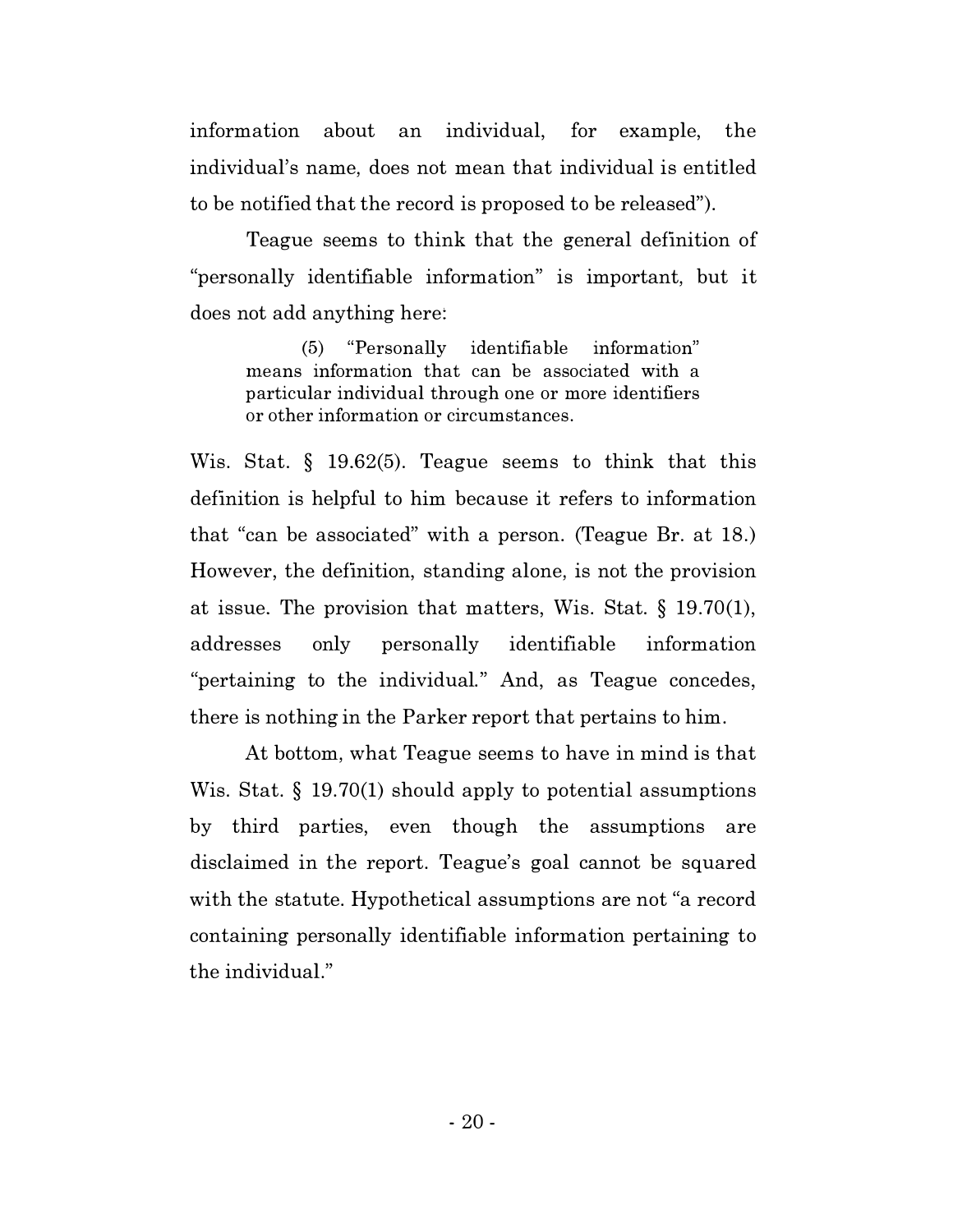## III. Teague does not show an equal protection violation.

Teague argues that DOJ's handling of criminal history requests violates equal protection principles. (Teague Br. at 22.) He concedes, however, that rational basis review applies. (Teague Br. at 22.) His equal protection theory fails for multiple reasons.

#### A. Teague's assertions about promulgation are misplaced. policy

Teague begins his equal protection argument by discussing agency policy promulgation. (Teague Br. at 22-23.) It is not clear what he has in mind, but it is neither preserved nor on point. It is not preserved because he did not raise promulgation at summary judgment when his equal protection claim was decided. (R. 22 at 26-32; R. 44 at 23-28; R. 52 at 8-10.) See In re Guardianship of Willa L., 2011 WI App 160, **11** 21-27, 338 Wis. 2d 114, 808 N.W.2d 155 (arguments raised for the first time on appeal are subject to forfeiture).

It is not on point because there is no claim in this case about policy promulgation. Teague cites cases about overturning administrative decisions that turn on an unpromulgated policy, but this case is not a judicial review of an administrative decision. See, e.g., Wis. Tel. Co. v. Dep't of Indus., Labor & Human Relations, 68 Wis. 2d 345, 362-64, 228 N.W.2d 649 (1975) (reversing an agency decision because, among other flaws, it was based on sex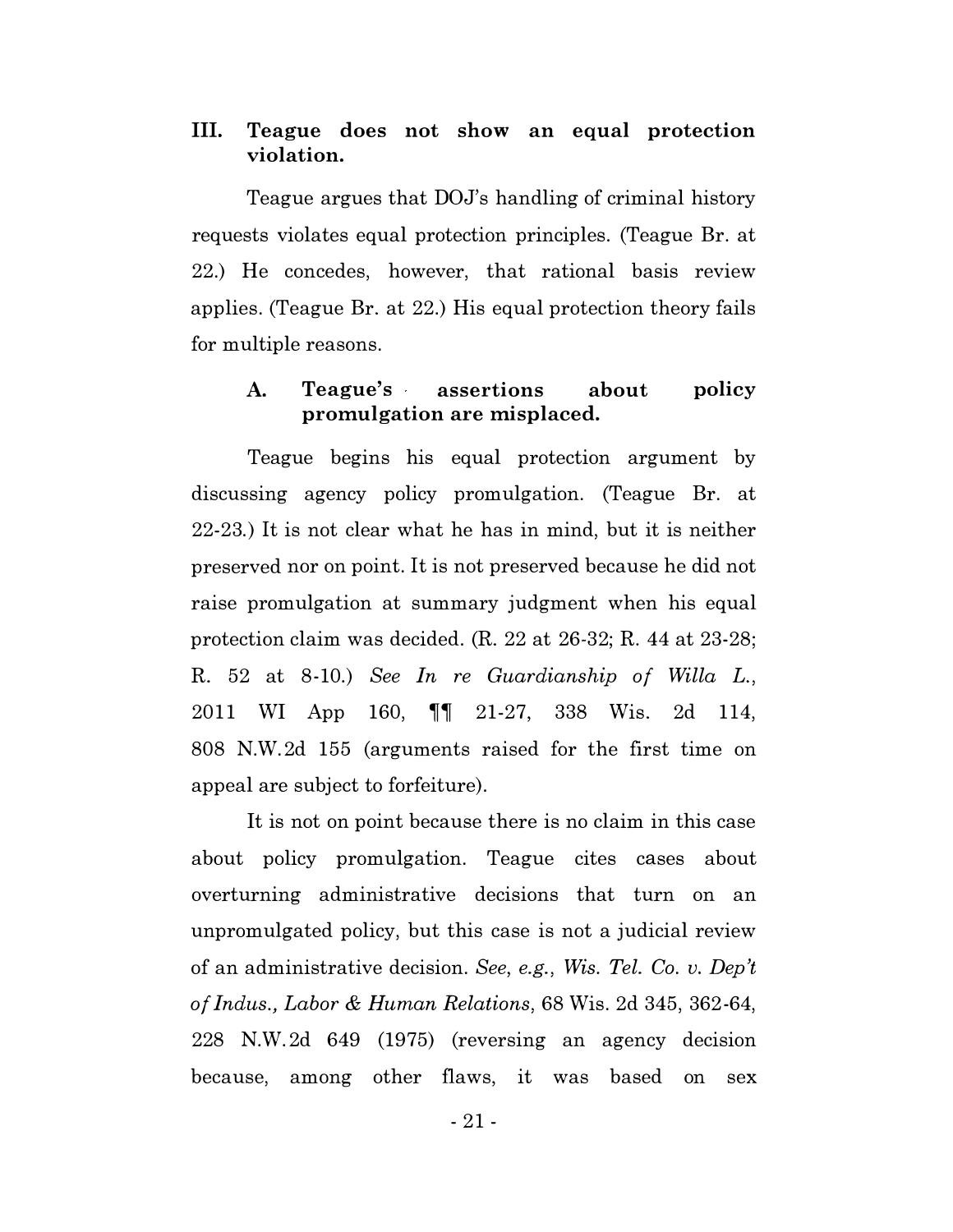discrimination guidelines that were not promulgated according to sec. 227.023). In any event, Teague does not support the idea that DOJ needs to promulgate how it carries out searches technologically.

# B. Disclosure of the criminal history reports does not violate equal protection principles.

Aside from his promulgation argument, Teague's equal protection argument fails for several reasons. Teague's argument is based on his view that DOJ practices improperly create two classes of people:

- 1) People with no criminal history whose name has not been used by someone with a history.
- 2) People with no criminal history whose name has been used by someone with a history.

Teague thinks there is no reason to issue reports in the latter case and that therefore it violates equal protection. This line of argument fails for several reasons.

The Equal Protection Clause "ensures that people will not be discriminated against with regard to 'statutory classifications and other governmental activity." Thorp  $v$ . Town of Lebanon, 2000 WI 60, 1 37, 235 Wis. 2d 610, 612 N.W.2d 59 (citing a U.S. Supreme Court case).7 It is "designed to assure that those who are similarly situated will be treated similarly." State v. Smith,

<sup>7</sup>As with all of his constitutional claims, Teague does not distinguish between Wisconsin's Constitution and the U.S. Constitution.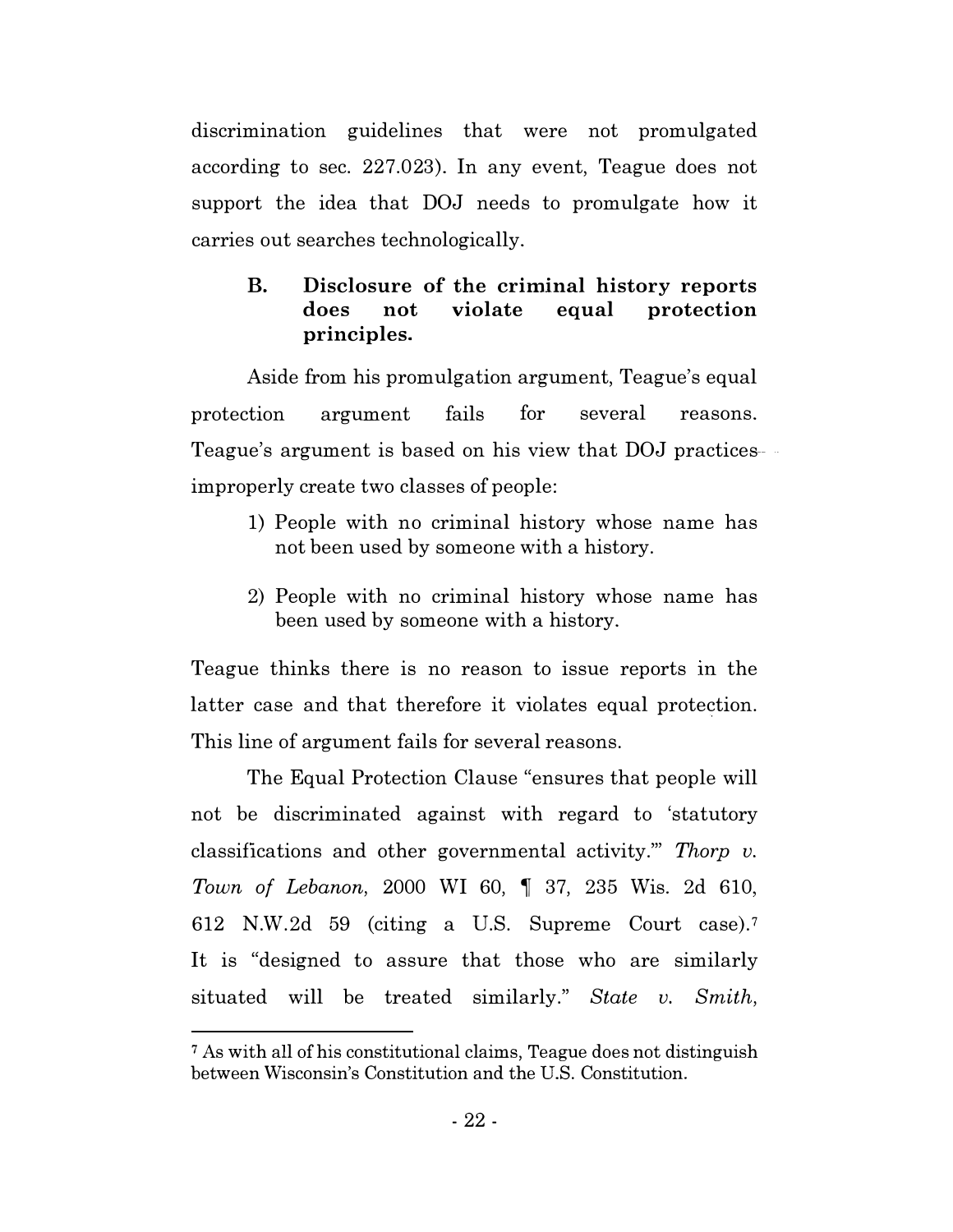2010 WI 16, 1 15, 323 Wis. 2d 377, 780 N.W.2d 90 (citation and quotation marks omitted).

Generally, such challenges are subject to either strict scrutiny or rational basis review. See Thorp, 235 Wis. 2d 610,  $\parallel$  37. Teague concedes it is the latter here.

That means the classifications are upheld unless they bear no rational relationship to serving "a legitimate government interest." Aicher ex rel. LaBarge v. Wis. Patients Comp. Fund, 2000 WI 98,  $\parallel$  57, 237 Wis. 2d 99, 613 N.W.2d 849 (citation omitted). Under rational basis, "perfection is neither possible nor necessary." Id. This recognizes "that classifications often are imperfect and can produce inequities."  $Id$ . Such classifications are nonetheless upheld if they conceivably advance a governmental objective, even if the court must construct that rationale. Id.

A basic problem with Teague's argument is that no governmental actor or law is doing something that causes the alleged class-based harm to him. See Thorp, 235 Wis. 2d 610,  $\parallel$  37 (equal protection is applicable to governmental acts). DOJ does not classify him: the criminal history reports do not require Teague to do anything, and they do not purport to state a truth about Teague. DOJ, rather, provides potentially useful information in response to requests from others. Teague's fear is that someone else will ignore the disclaimers and instructions,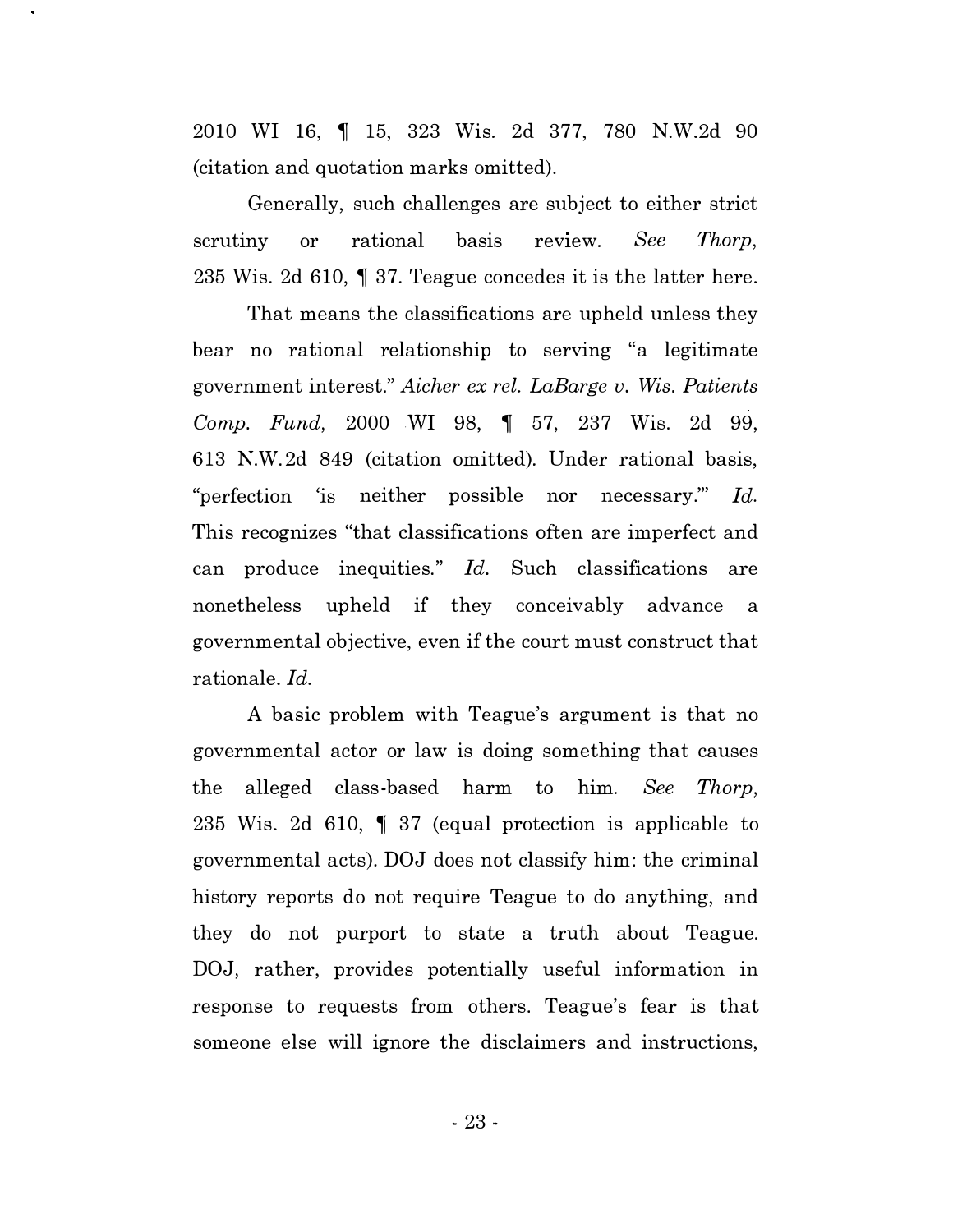but the act of ignoring disclaimers is not state action.<sup>8</sup> His claim thus lacks basic development.

Further, even if applicable here, Teague does not show that the Equal Protection Clause is violated.

First, DOJ is not treating him differently or discriminatorily. See Thorp, 235 Wis. 2d 610,  $\parallel$  37 (Equal Protection Clause "ensures that people will not be discriminated against"). Rather, for every search requested, the input is run through the same system. (R. 52 at 2-3; R. 109 at 2.) In fact, what Teague dislikes is that DOJ does not distinguish between people, but rather runs the searches no matter who the actual person is. That does not state an equal protection claim.

Second, even if Teague's class categories are entertained, they are rational. It makes sense that, when a request is made using a name that matches an alias and with a similar birth date, that the requester be given a report for the person with the alias. It could be that the person requesting a search is being duped, as that is the point of using an alias. The report, which comes with a color photo, will help the requester figure that out.

<sup>&</sup>lt;sup>8</sup> Teague asserts that the search results are "prima facie evidence of any conviction," as if that rule applies to him, but that does not make sense. (Teague Br. at 24.) Teague refers to Wis. Stat.§ 973.12, governing sentencing for persistent or repeat offenders. Its mention of reports as prima facie evidence necessarily refers to evidence for someone like Parker (because it is his criminal history), not someone like Teague (whose identity was co-opted).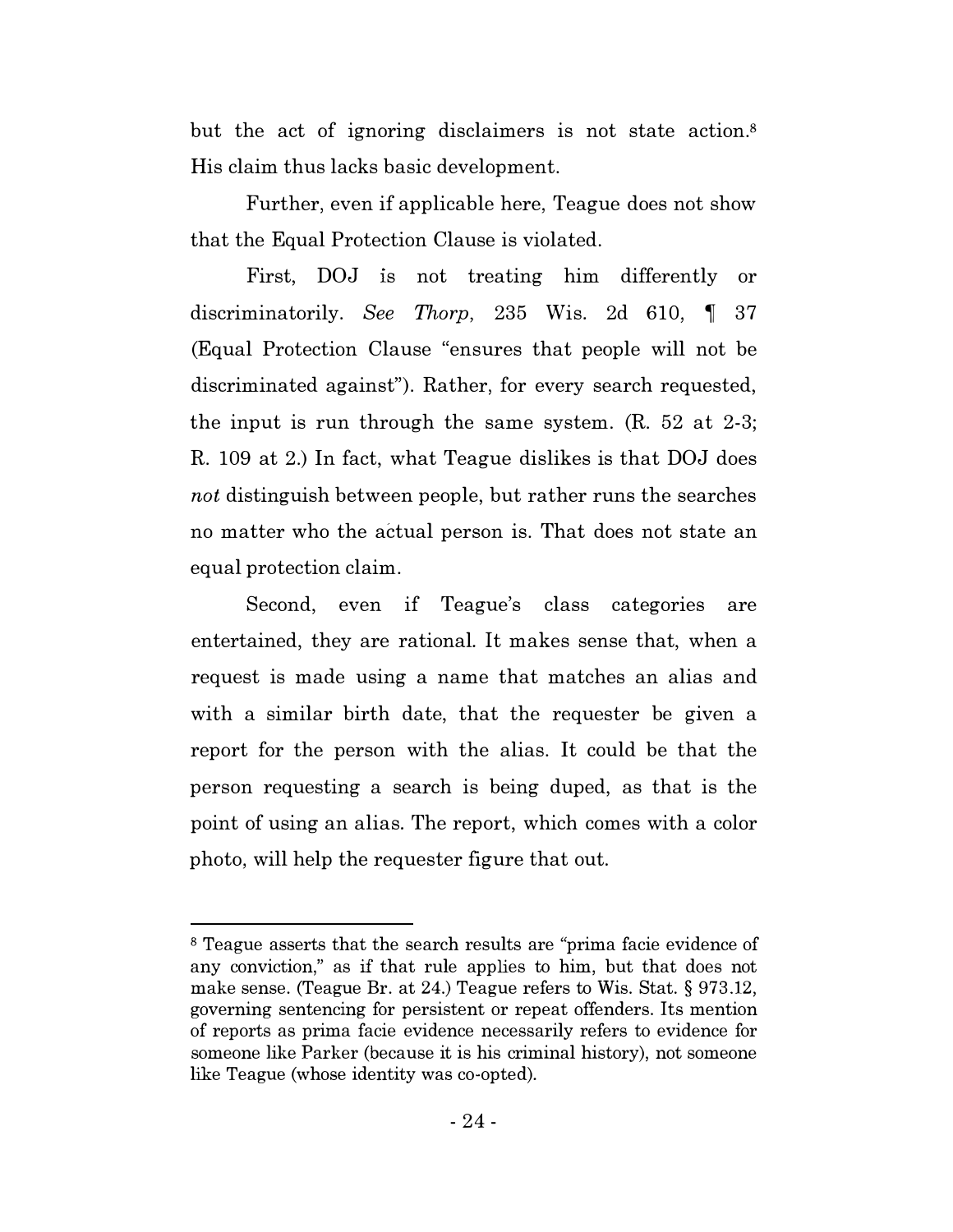Teague's premise is that DOJ could be making this information available in a different way, but that view does support his constitutional claim. State actors are not required to administer programs perfectly, and that is especially true when the applicable scrutiny is rational basis. See Aicher ex rel. LaBarge, 237 Wis. 2d 99,  $\parallel$  57 (stating that "perfection is neither possible nor necessary" and "that classifications often are imperfect and can produce inequities" (citation and quotation marks omitted)). Further, Teague's view of the ideal is not universally accepted, especially considering efficiency (those making requests have an interest in fast, simple-to-request, and relatively inexpensive reports) and the fact that not all requesters will have fingerprints to submit. Under Teague's view, those requesters would be out of luck.

Teague's application of the five-factor test for statutory challenges, see Aicher ex rel. LaBarge, 237 Wis. 2d 99,  $\parallel$  58 (stating five criteria applied to a statutory challenge), yields the same result. (R. 52 at 9-10.) The five criteria are whether (1) the class is based on distinctions "which make one class really different from another;" (2) the class is "germane to the purpose of the law;" (3) the class is not limited to "existing circumstances;" (4) the class applies equally to the class members; and (5) there is reason to think the different treatment is for "the public good." See id. DOJ's practices pass muster under this test as well.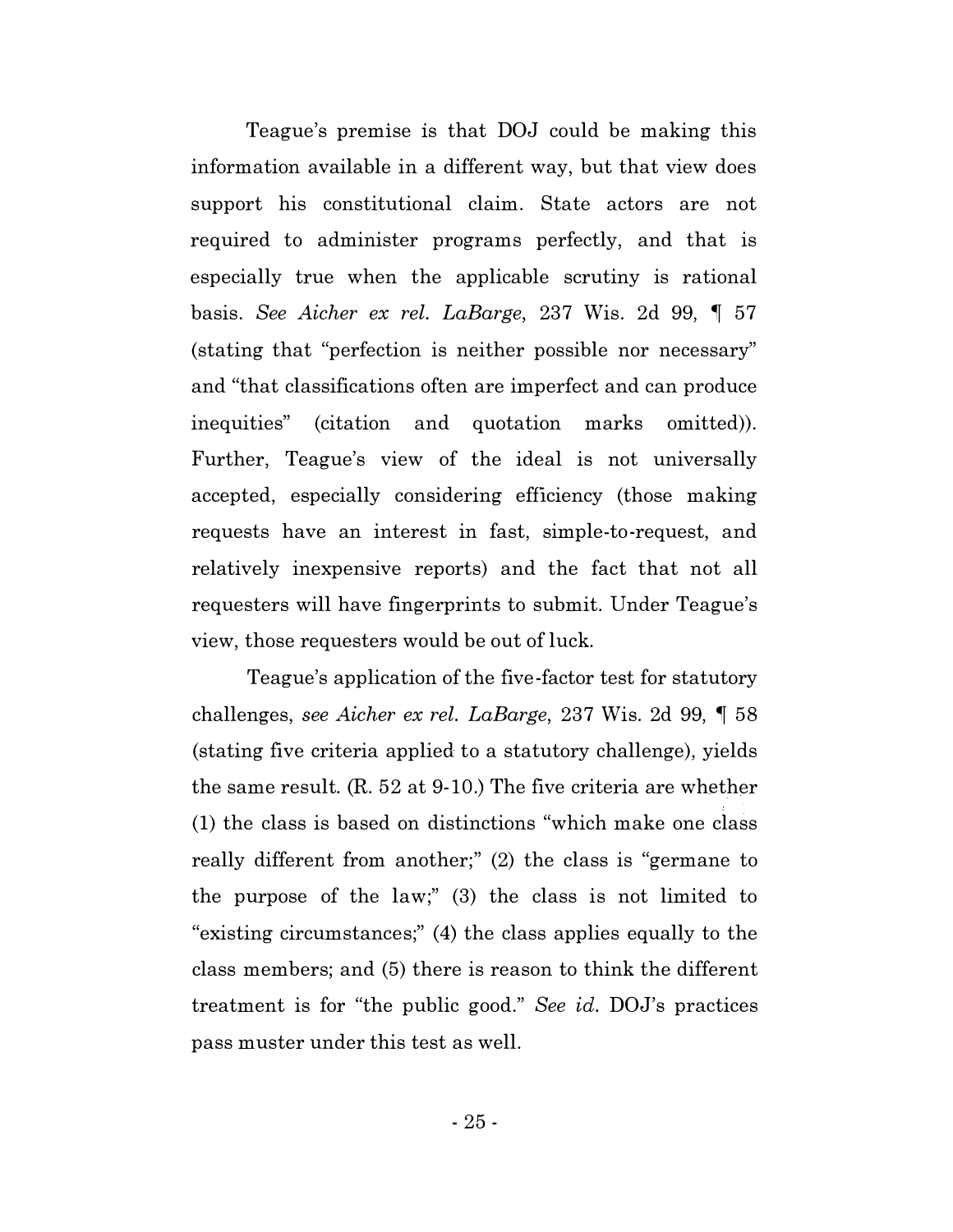First, there is a difference between a matching alias (and similar birth date) and no match. Teague argues that this distinction is inadequate because, in his particular case, the report was not useful. (Teague Br. at 27.) But the right question is whether it makes sense to provide reports when someone searches for an alias. As already discussed, it makes sense because, among other reasons, the requester might be facing an imposter.

Similarly, the distinction is germane to the purpose: it is a useful first step in detecting a trick, or in discerning if someone has a relevant criminal record. Teague thinks there are better ways but, again, that is neither the right question nor the only view. (See R. 119 at 19, 64, 70, 146, 151, 153-54, 199; R. 121 at 128-134, 140-41.)

The third and fourth criteria are met because the classification 1s applied equally across the class. The searches are subject to the same algorithms or human intervention, and they allow for new circumstances—new aliases and birth dates. See id. This is not a case of Teague's being singled out to be run through a separate system.

Finally, the classification serves a public purpose. Teague implicitly concedes that the public has an interest in learning of criminal histories, and receiving a report based on an alias serves that purpose, as does receiving it quickly and relatively easily.

Teague's equal protection claim should be rejected.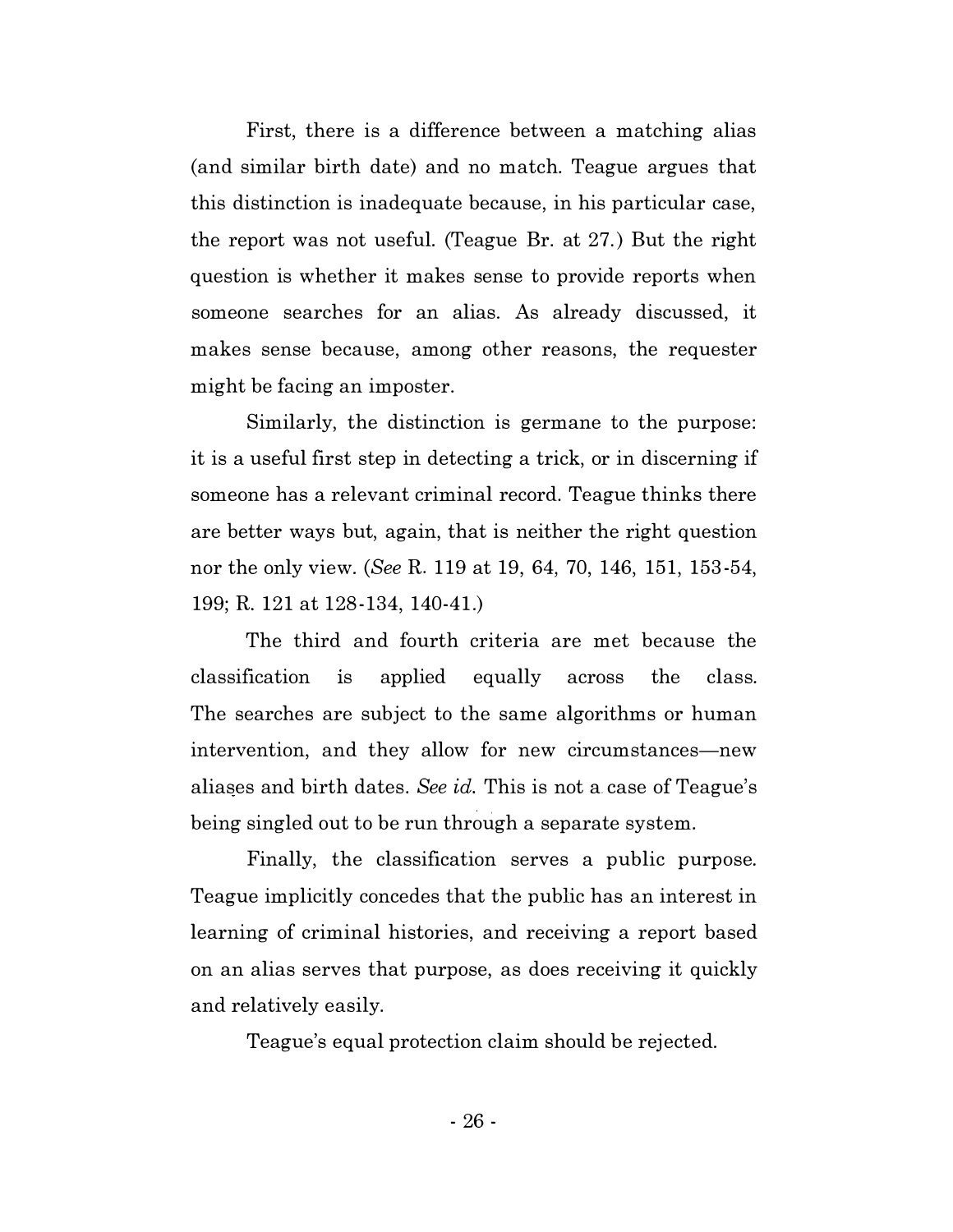# IV. Teague's procedural due process challenge lacks merit.

Teague's procedural due process premise is about reputation. He asserts that someone may decide that the report about Parker is about Teague, without verifying whether that is true. The most obvious flaw in Teague's argument is that his reputation-based claim requires proof of tangible harm. The circuit court found, as a matter of fact, that Teague did not prove harm.

Teague's due process claim was decided after a bench trial. On review, the circuit court's "[f]indings of fact shall not be set aside unless clearly erroneous, and due regard shall be given to the opportunity of the trial court to judge the credibility of the witnesses." Wis. Stat.§ 805.17(2).

# A. Teague does not refute the factual finding of no tangible harm.

Teague's claim is injury to reputation, but "[r]eputation by itself is neither liberty nor property within the meaning of the due process clause of the fourteenth amendment." Weber v. City of Cedarburg, 129 Wis. 2d 57, 73, 384 N.W.2d 333 (1986). Rather, Teague must show that he was stigmatized and that he suffered a "tangible" loss. See Abcarian v. McDonald, 617 F.3d 931, 941 (7th Cir. 2010) (must suffer "a tangible loss of ... employment opportunities as a result of public disclosure"); see also Stipetich v. Grosshans, 2000 WI App 100,  $\parallel$  24, 235 Wis. 2d 69, 612 N.W.2d 346 (requiring "alteration or elimination of a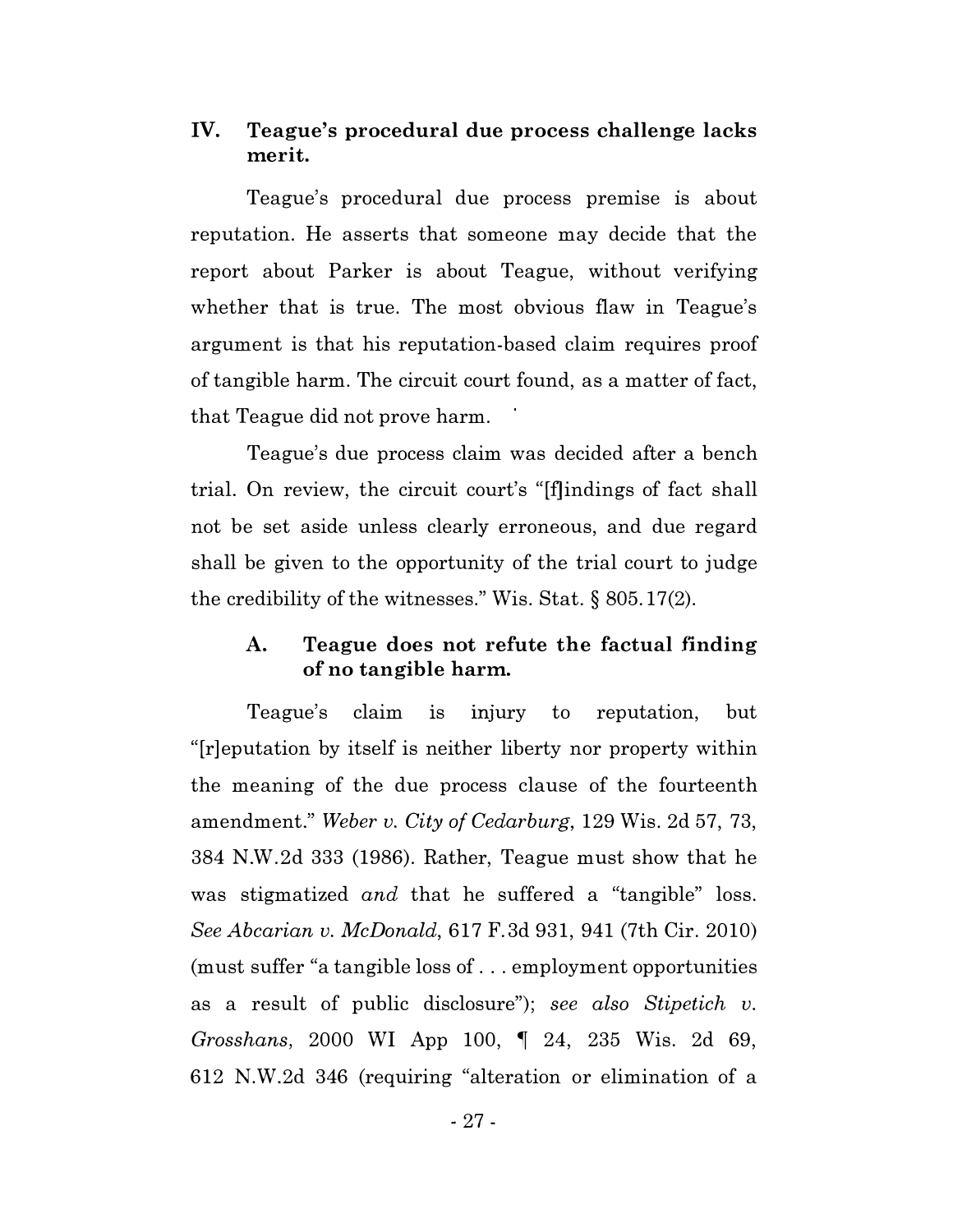right or status"). Further, that tangible loss must "significantly undermine opportunities for future employment." Taplick v. City of Madison Pers. Bd., 97 Wis. 2d 162, 173, 293 N.W.2d 173 (1980).

The circuit court found, as a matter of fact, that "[t]he criminal history responses have not altered a legal status for any of the plaintiffs or prevented their employment or deprived them of any other right or privilege." (R. 109 at 3; Teague App. at 3.) Teague does not refute that factual finding. Rather, he challenges whether the reports themselves "defamed" him (Teague Br. at 30), and he asserts that "state law requires or allows reliance on" the reports. (Teague Br. at 37.)

But these assertions are not examples of tangible harm to him, much less a significant undermining of his employability. Teague may have in mind that, theoretically, if state law required blind reliance on a report generated from a search, then harm could result. But he does not back that theory up. He points to nothing in state law requiring that an entity accept the DOJ reports as stating a truth about a name used as a search term. Further, even if that were hypothetically the case, it would only matter if that manifested into harm to Teague.

Instead, Teague cites cases addressing child abuse and sex offender scenarios. (Teague Br. 35-36.) However, those cases are about challenging allegations, not about aliases. See, e.g., Dupuy v. Samuels, 397 F.3d 493, 496-498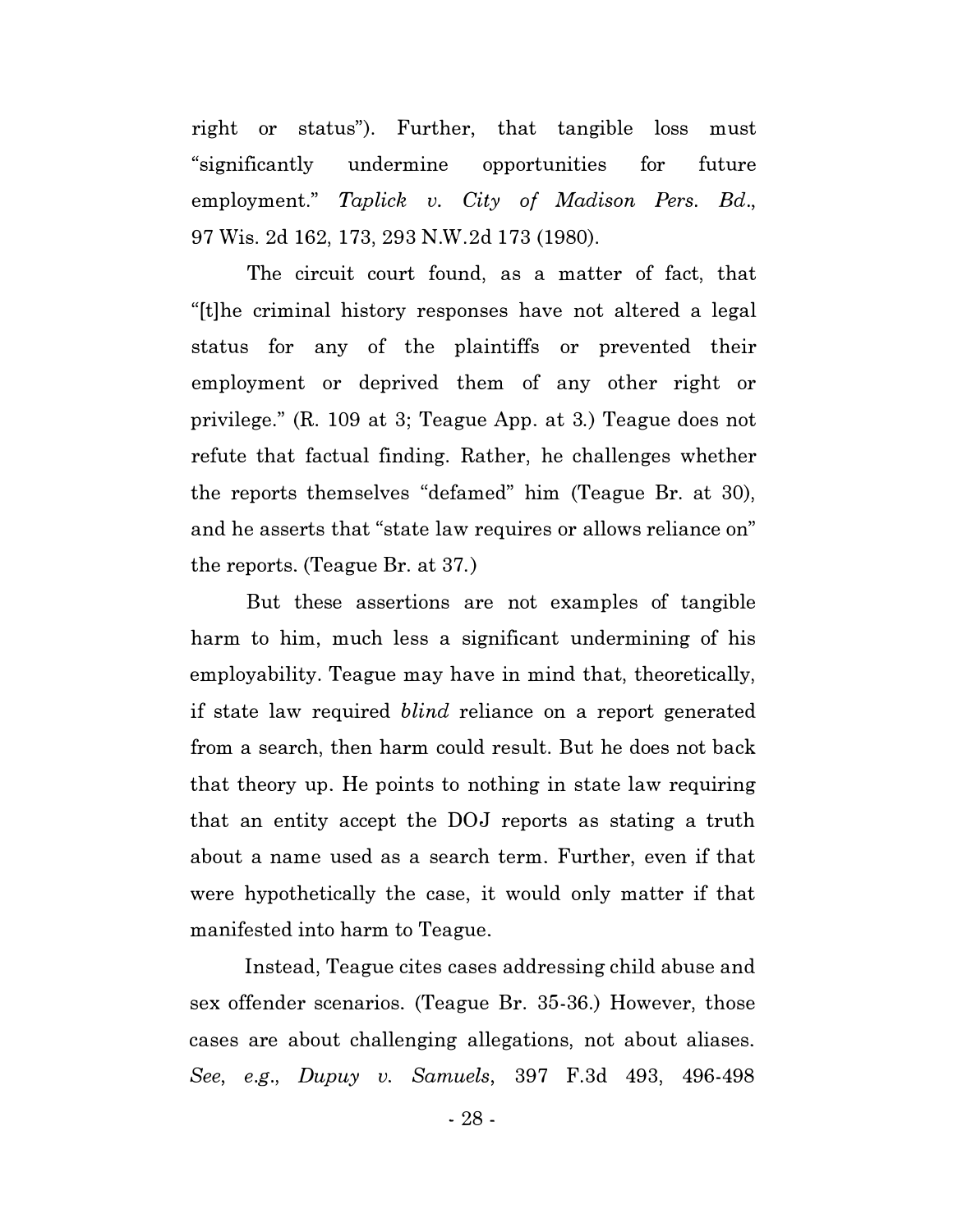(7th Cir. 2005) (discussing findings related to child abuse and the ability to challenge them); Kirby  $v$ . Siegelman, 195 F.3d 1285, 1291-92 (11th Cir. 1999) (addressing someone not convicted of a sex crime designated as a sex offender).

At bottom, Teague makes no real attempt to show that the tangible-harm finding fails the "clearly erroneous" test. See Wis. Stat. § 805.17(2) (applicable standard). What matters is whether the court's findings were "against the great weight and clear preponderance of the evidence." Phelps v. Physicians Ins. Co. of Wis., 2009 WI 74,  $\P$  39, 319 Wis. 2d l, 768 N.W.2d 615. Teague never meaningfully addresses that evidentiary question.

And, even if he had, he would have fallen short. In his testimony, Teague could not state that any employer had relied on the DOJ reports to his detriment (see R. 116 at 177-80 (merely noting one vague reference to his "background")), and Teague admitted that he has been able to find a variety of employment (R. 116 at 164-65, 167-70.) There was evidence that any past trouble with employment could be attributed to other causes. (R. 116 at 171-73, 190-92.) The other plaintiffs offered even less. Plaintiff Linda Colvin cited one instance of an employment screening organization's misunderstanding, but her testimony went on to explain that the organization ultimately "retracted" its objections. (R. 118 at 85; Teague App. at 202.) And the remaining intervening plaintiff, Curtis Williams, offered no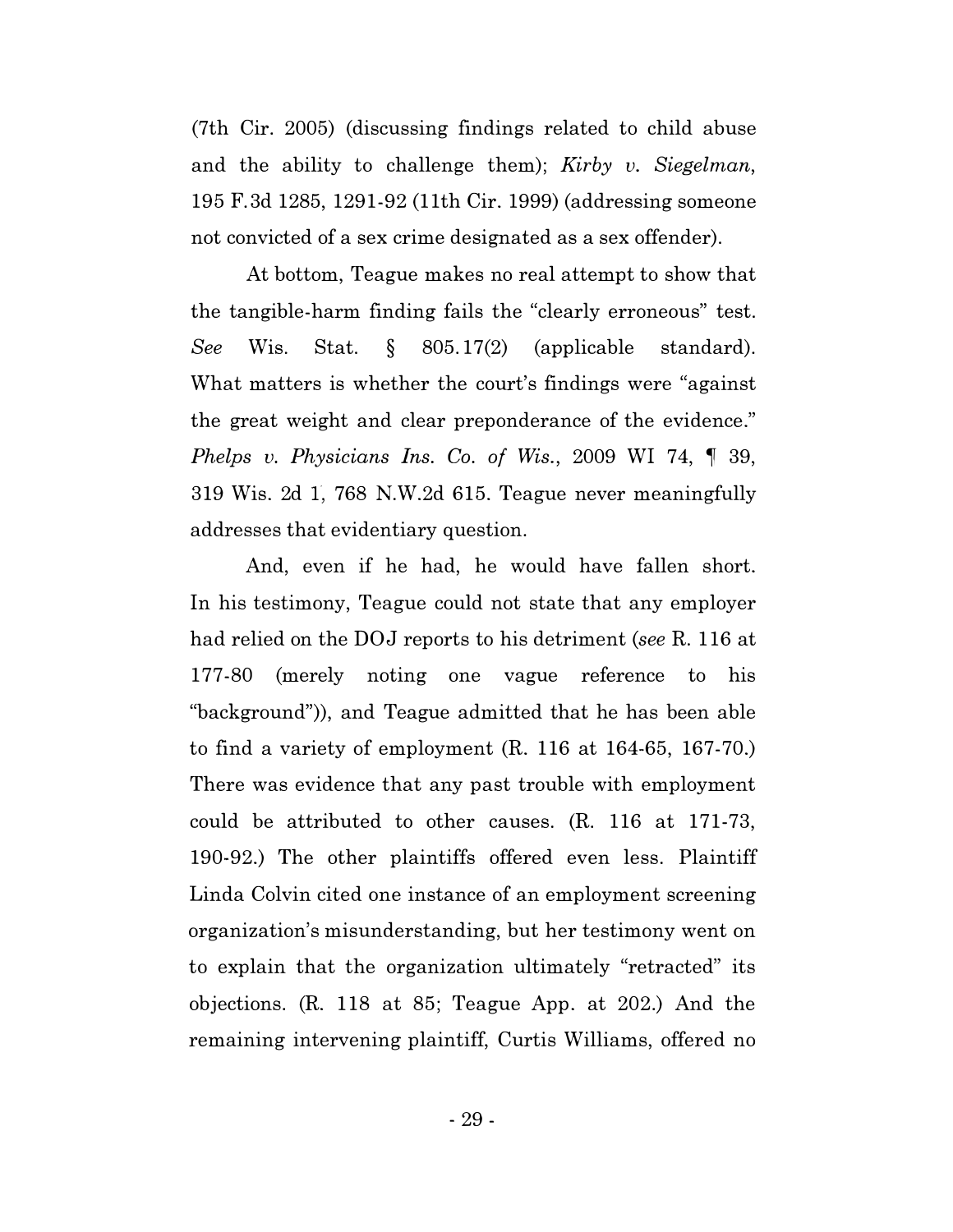testimony at all. (See R. 122 at 44, 92-93 (discussing lack of testimony).)

Because tangible harm is a required element, this Court need not analyze the claim further.

# B. Teague's procedural due process claim also fails for additional reasons.

For the sake of completeness, the following addresses other flaws in Teague's procedural due process theory. The general due process framework is as follows:

The Wisconsin and United States Constitutions prohibit governmental actions that would deprive any person of life, liberty or property without due process of law. " 'In procedural due process claims, the deprivation by state action of a constitutionally protected interest in 'life, liberty, or property' is not in itself unconstitutional; what is unconstitutional is the deprivation of such an interest without due process of law.' "

State v. Hazen, 198 Wis. 2d 554, 558, 543 N.W.2d 503 (Ct. App. 1995) (footnote omitted).

First, Teague's basic premise—that DOJ has harmed his reputation and, thus, deprived him of something-is flawed because it turns on speculation by other people, not statements by DOJ. The reports generated by DOJ do not purport to offer a truth about Teague. Rather, the criminal history information is about Parker.

Teague's premise is that someone might decide that he has a criminal record, despite the disclaimers, but that does not support a claim against DOJ. For example, in the context of a firing, the Wisconsin Supreme Court has stated: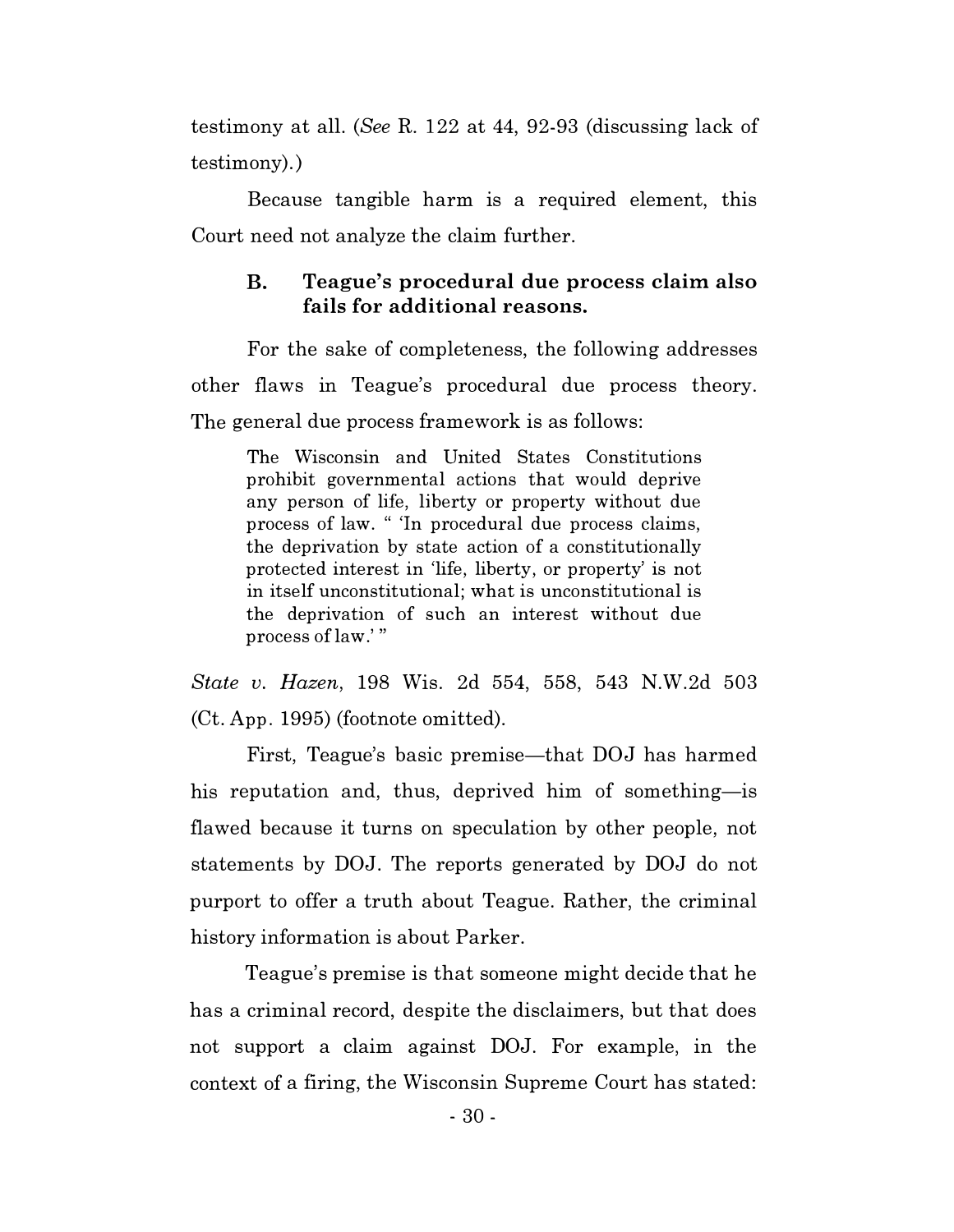"Speculation by other citizens in the community, as to why the plaintiff was not rehired, does not constitute harmful governmental action for which redress may be secured under the due process clause of the fourteenth amendment." Richards v. Bd. of Educ. Joint Sch. Dist. No. 1, City of Sheboygan, 58 Wis. 2d 444, 454-55, 206 N.W.2d 597 (1973). Likewise, Teague's worry that others will speculate is not government action by DOJ.

Second, even if due process protections were triggered here, that simply means Teague should have access to a reasonable process. He has that access. In Richards, the supreme court explained that if the state had made "any charge against [the plaintiff! that might seriously damage his standing and associations in his community," then "due process would accord an opportunity to refute the charge." Richards, 58 Wis.2d at 454.

Here, Teague may obtain a letter verifying that he has no criminal record (and he has received such a letter). He may provide that letter to anyone he pleases. Teague nonetheless wants more process: that all searches require a fingerprint. But that does not balance the interest of the requesting public, which has an interest in inexpensive and fast searches that can be achieved without fingerprints (thus, allowing greater public access). DOJ's approach achieves that goal, while still allowing Teague to dispel speculation. That balance makes sense. See Mathews v. Eldridge, 424 U.S. 319, 335 (1976) (stating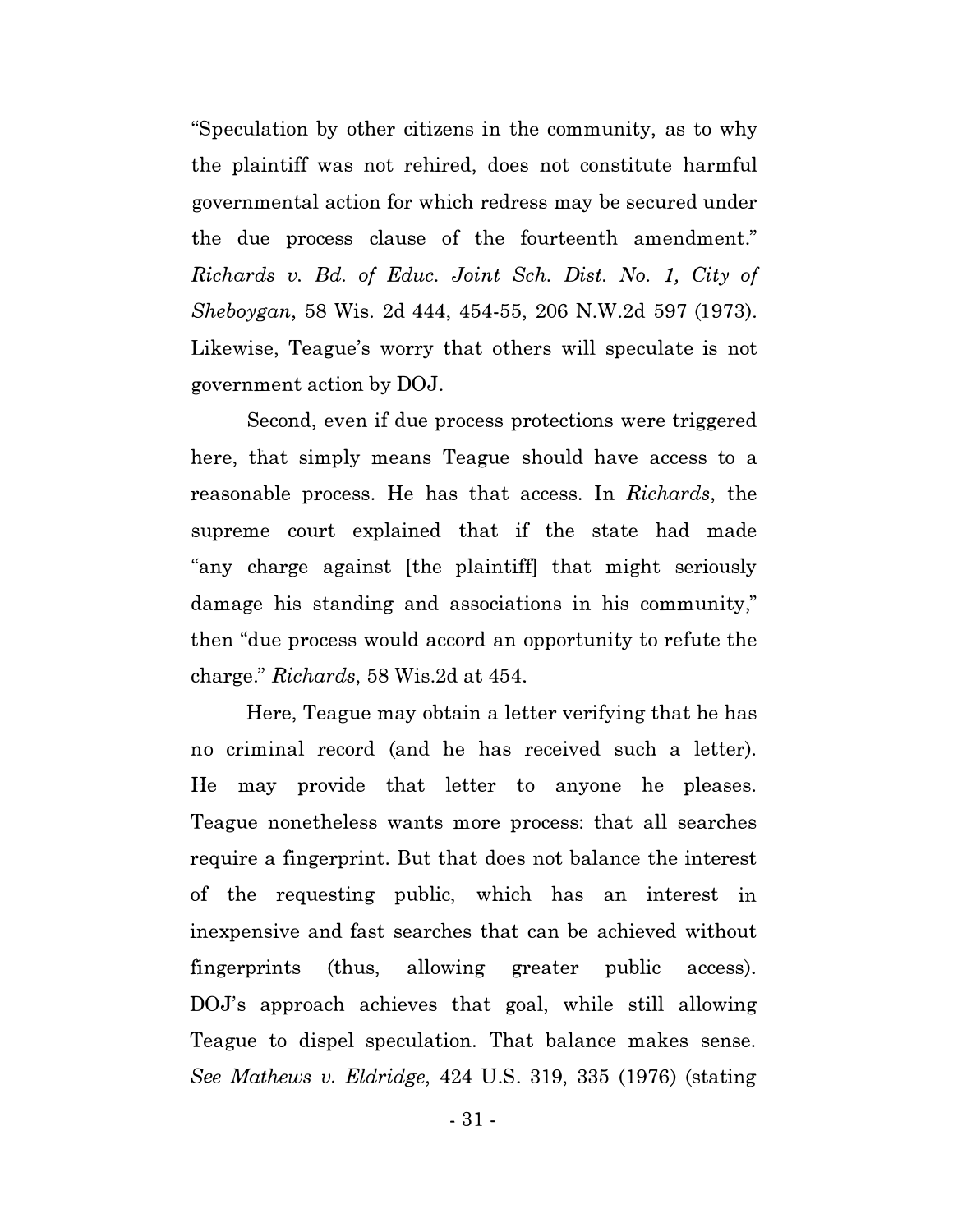the factors for determining sufficient process, including the private interest, risk of an erroneous deprivation, value of additional safeguards, and the governmental burden).

Finally, Teague devotes argument to his expert witness testimony, but none of this fixes the flaws in his theory. Further, the circuit court was not required to conclude that expert testimony was useful: the criminal history reports were in evidence, and they were not written for a technical audience.

Teague primarily discusses Dr. Sam Racine, who offered a more elaborate version of Teague's theory that some people will speculate that the Parker report is about Teague. Teague's other expert, on "plain language writing," offered similar thoughts. (SeeR. 117 at 7-9, 49.) But none of this was legally relevant because it was about others' speculation. See Richards, 58 Wis. 2d 444, 454-55 (speculation by others is not governmental action under due process principles).

Further, Teague seems to think that the circuit court was required to credit his experts' opinions. But the "trier of fact is not bound by the opinion of an expert; rather, it can accept or reject the expert's opinion." In re Commitment of Kienitz, 227 Wis. 2d 423, 438, 597 N.W.2d 712 (1999). And, here, the testimony was not compelling. For example, Dr. Racine said that she specialized in "communications within the workplace" and was employed as the "director of the sales preparedness program" with a corporation,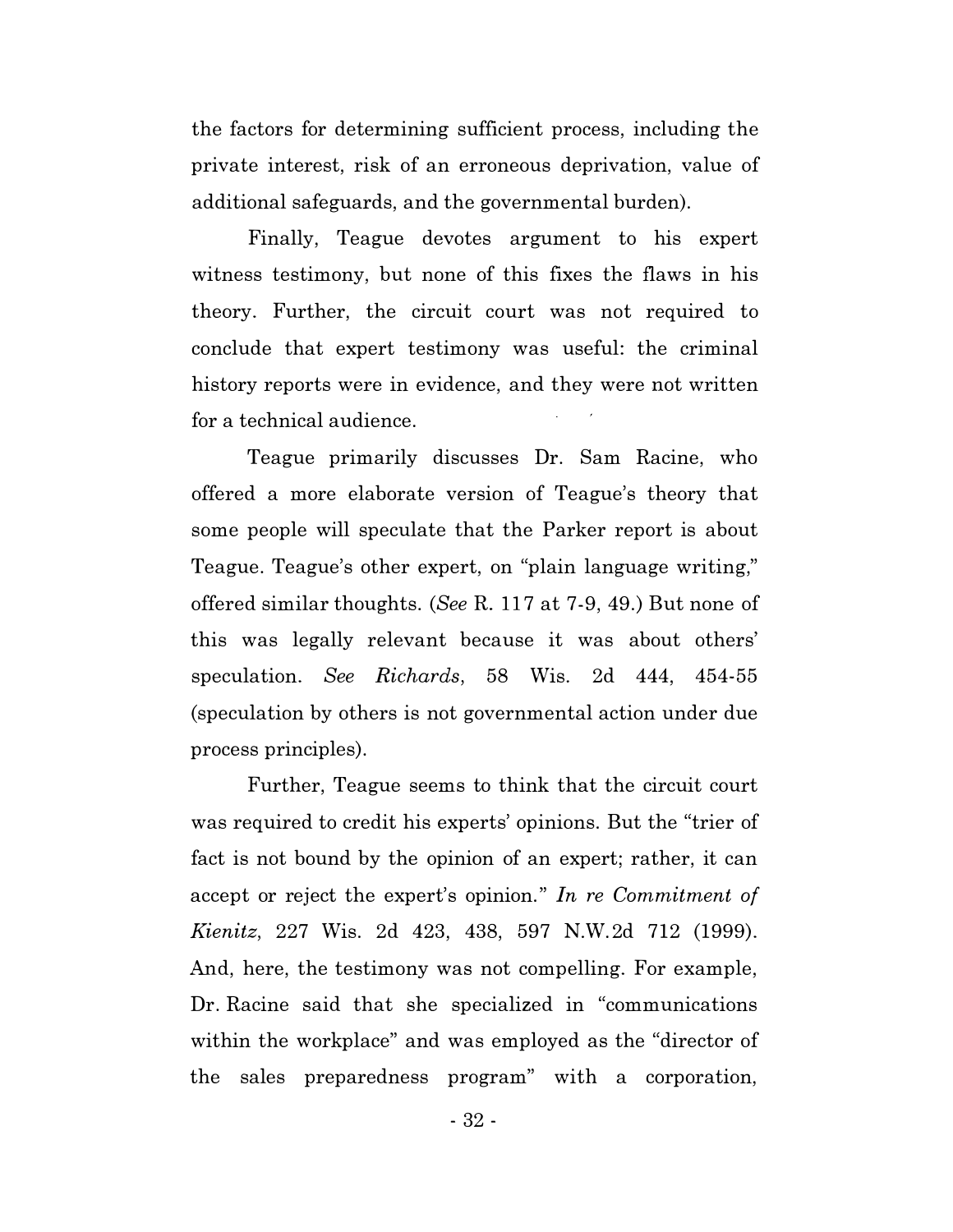"help[ing] prepare teams as they make presentations to clients." (R. 116 at 15, 17.) She had never professionally worked with law enforcement, had no knowledge about who requests Wisconsin criminal history reports, and had never seen a criminal history report until being contacted by plaintiffs' counsel. (R. 116 at 49-50, 83.) None of this suggests that she had something vital to say.

# V. Teague's substantive due process argument lacks basic development.

Finally, Teague argues that his substantive due process rights are violated. (Teague Br. at 37-39.) This argument lacks basic development and should be summarily rejected. See State v. Pettit, 171 Wis. 2d 627, 646�47, 492 N.W.2d 633 (Ct. App. 1992) (courts generally do not address issues that are inadequately briefed).

"A court's task in a challenge based on substantive due process 'involves a definition of th[e] protected constitutional interest, as well as identification of the conditions under which competing state interests might outweigh it." State v. Wood, 2010 WI 17,  $\P$  18, 323 Wis. 2d 321, 780 N.W.2d 63 (citation omitted). "Official conduct that represents an abuse of office . . . violates the substantive component of the due process clause only if it 'shocks the conscience'." See Christensen v. Cnty. of Boone, IL, 483 F.3d 454, 464 (7th Cir. 2007).

Teague cites no support for the proposition that a protected interest is in play here. He does not assert, nor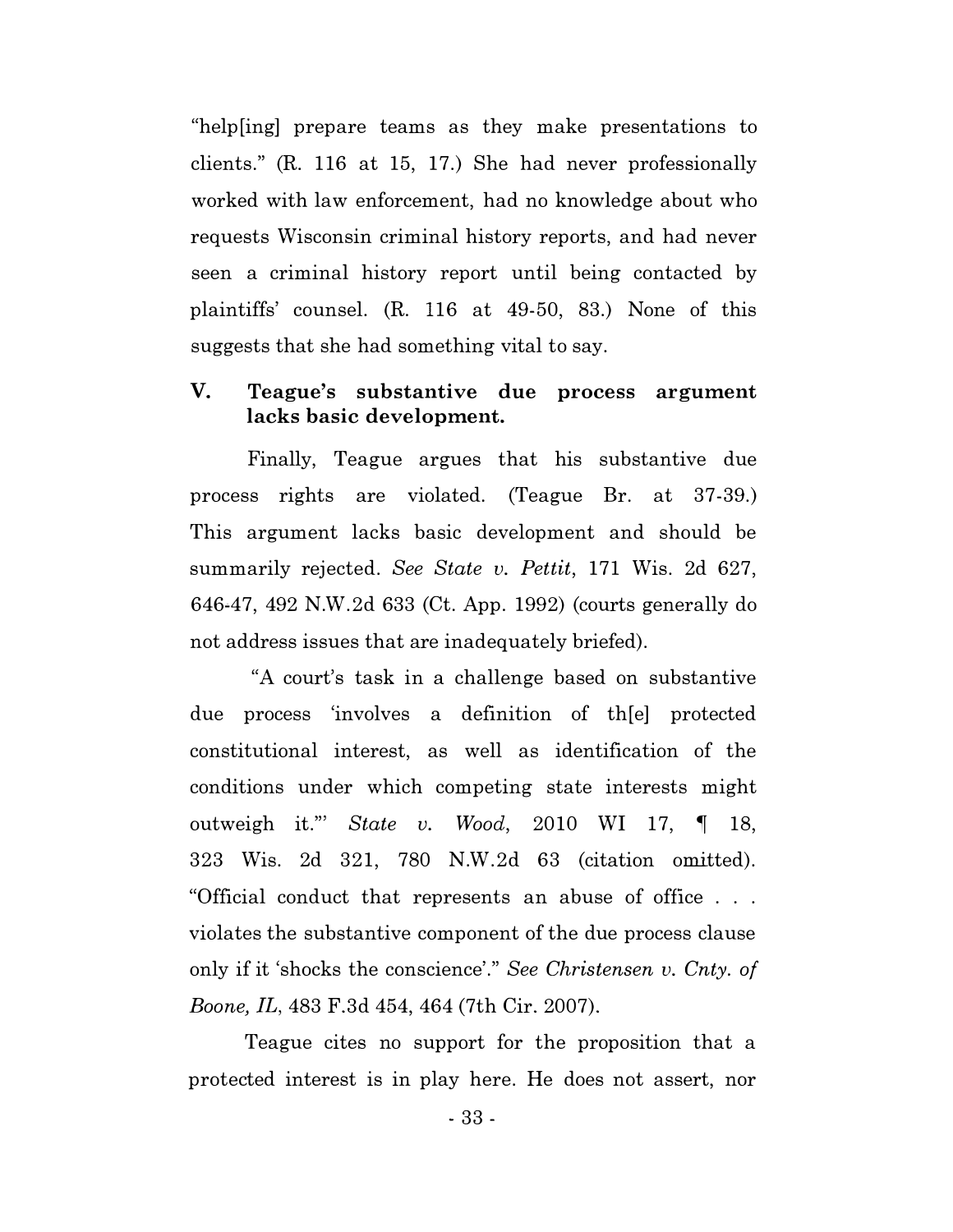could he, that any of the traditionally protected matters "relating to marriage, family, procreation, and the right to bodily integrity"—are at issue. See Albright v. Oliver, 510 U.S. 266, 272 (1994) (discussing the limited reach and the reluctance to expand the rights). Even if he had, Teague does not attempt to show this case "shocks the conscience" in a way that would justify an expansion of substantive due process. Providing criminal histories with disclaimers-and with certifications available regarding non-criminality-is not shocking.

In fact, after citing the general concept (Teague Br. 37), Teague cites no cases in the body of this argument at all (Teague Br. at 38). Much less does he attempt to show that substantive due process should be expanded. See, e.g., Thorp v. Town of Lebanon, 2000 WI 60,  $\parallel$  50, 235 Wis. 2d 610, 612 N.W.2d 59 ("the United States Supreme Court expressed its reluctance to expand the concept of substantive due process."); Lambert v. Hartman, 517 F.3d 433, 444 (6th Cir. 2008) (recognizing "the hurdle required for the recognition of a *new* fundamental right"). Teague's claim should be summarily rejected.

And, in any event, "there is no fundamental right to one's own reputation." Zutz v. Nelson, 601 F.3d 842, 850 (8th Cir. 2010) (citing Paul v. Davis, 424 U.S. 693, 701 (1976)); Lifton v. Bd. of Educ. of City of Chicago, 290 F. Supp. 2d 940, 944-45 (N.D. Ill. 2003) ("The liberty interest in her good reputation is not a 'fundamental' right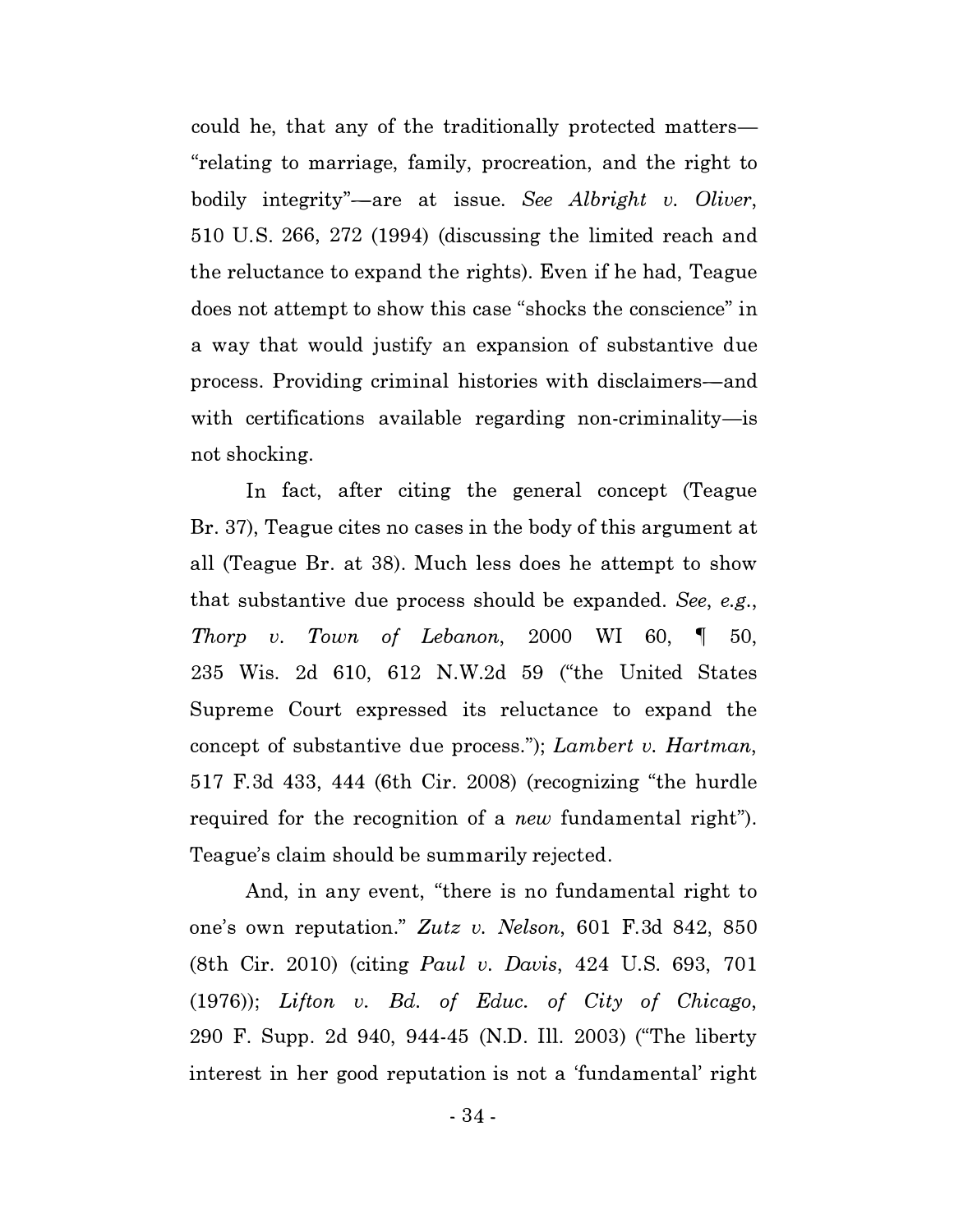or liberty interest protected under the theory of substantive due process," citing *Washington v. Glucksberg*, 521 U.S. 702, 719-20 (1997)).

Teague also asserts that, regardless of fundamental rights, DOJ's process fails rational basis review. That argument is not preserved. The circuit court stated in its ruling that "Plaintiffs do not make [a rational basis] claim" (R. 109 at 3), and Teague does not explain otherwise.

Further, for reasons already discussed, it is rational to provide an efficient method to request criminal histories. Likewise, searches based on an alias may be useful. DOJ's system properly serves the public interest in access. There is nothing improper about providing those options to the public, especially since the uses and limits are stated upfront, and Teague has an attestation to dispel his concerns about misunderstandings. None of this adds up to a claim.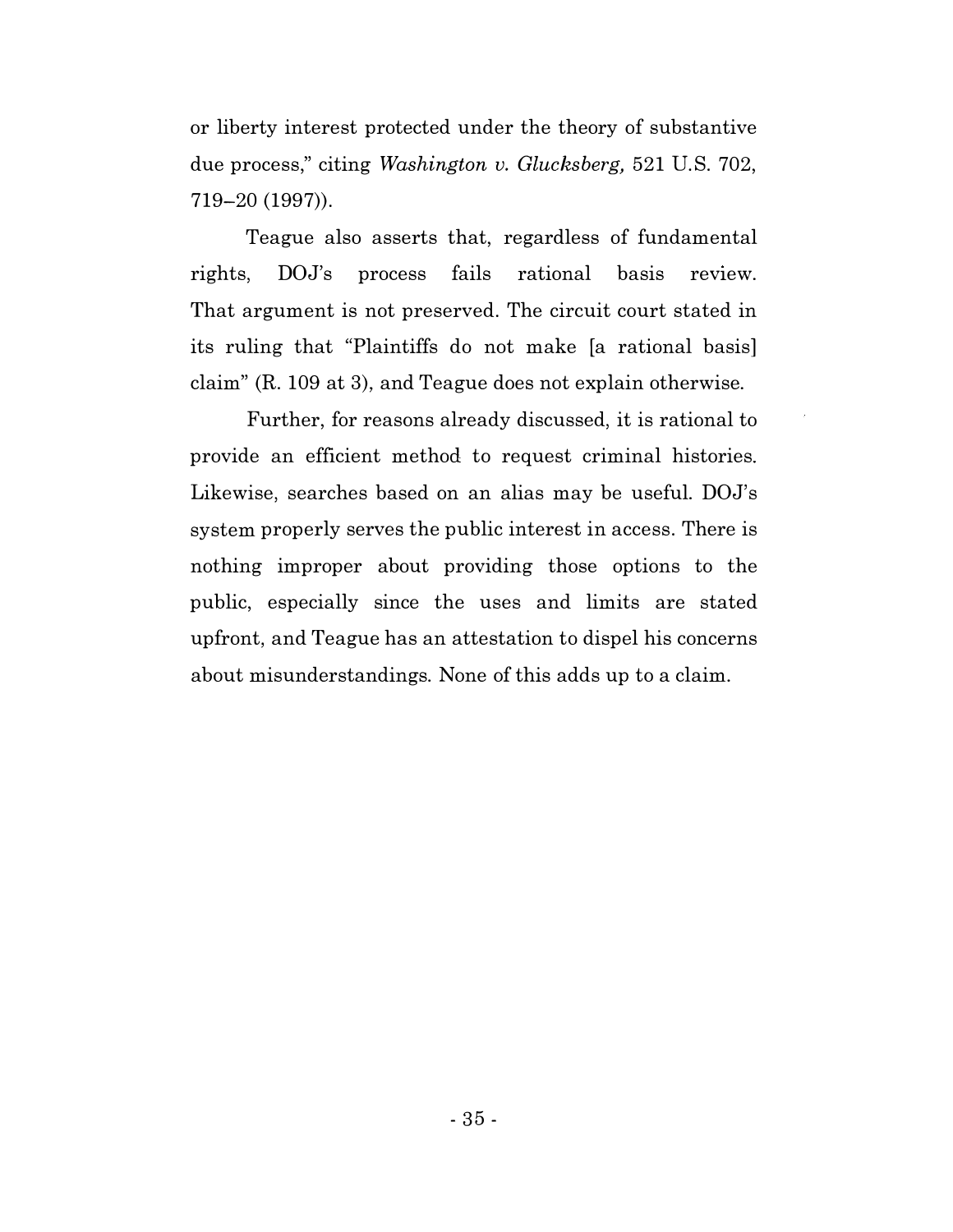#### **CONCLUSION**

For the reasons stated, the defendants-respondents respectfully request that this Court affirm the district court's dismissal of all claims.

Dated this 17th day of June, 2015.

BRAD D. SCHIMEL Attorney General

al nos

ANTHONY D. RUSSOMANNO Assistant Attorney General State Bar #1076050

Attorneys for Defendants-Respondents

Wisconsin Department of Justice Post Office Box 7857 Madison, Wisconsin 53707-7857 (608) 267-2238 (608) 267-2223 (Fax) russomannoad@doj . state. wi. us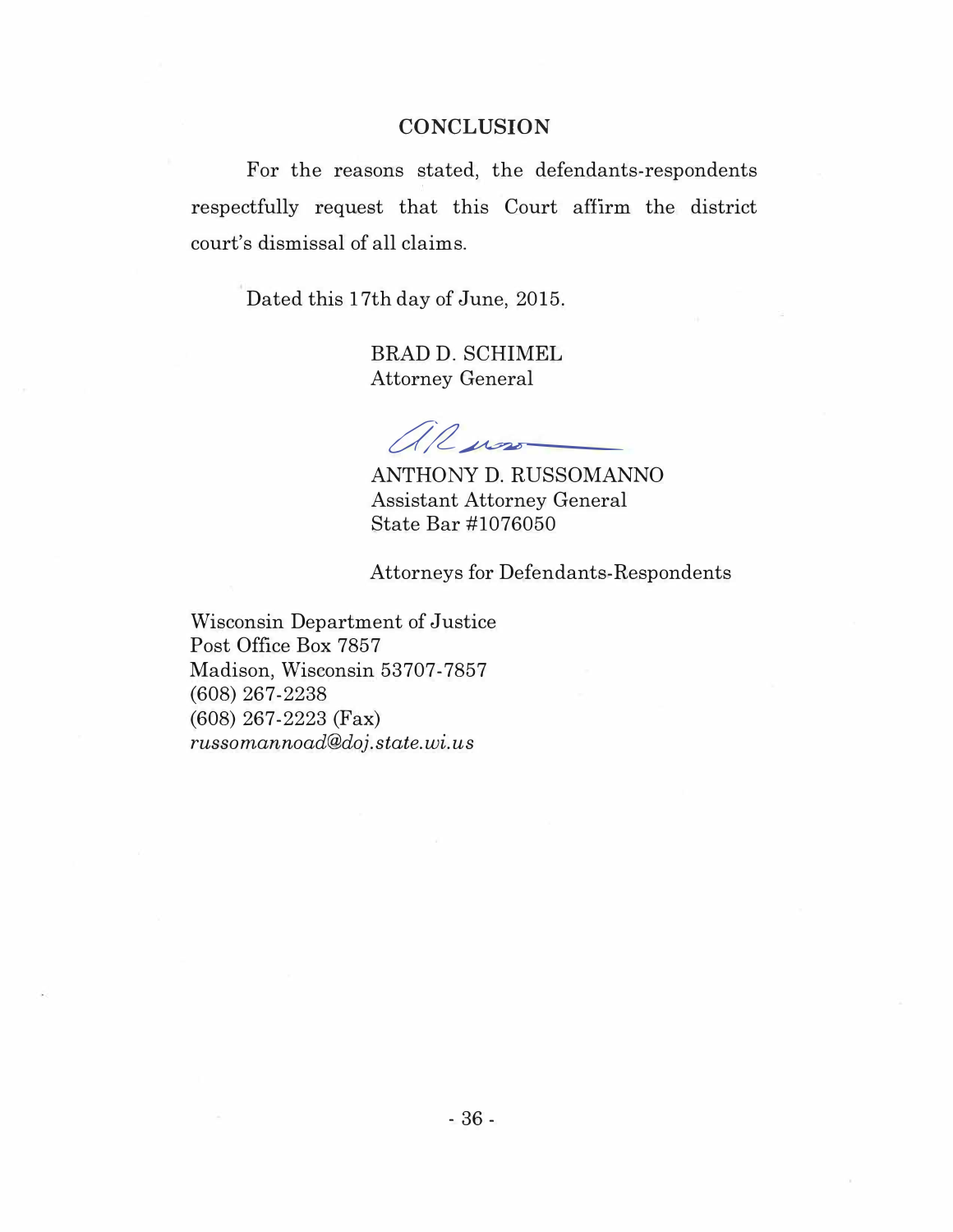# **CERTIFICATION**

I hereby certify that this brief conforms to the rules contained in Wis. Stat. § 809.19(8)(b) and (c) for a brief produced with a proportional serif font. The length of this brief is 7650 words.

Dated this 17th day of June, 2015.

'n

ANTHONY D. RUSSOMANNO Assistant Attorney General